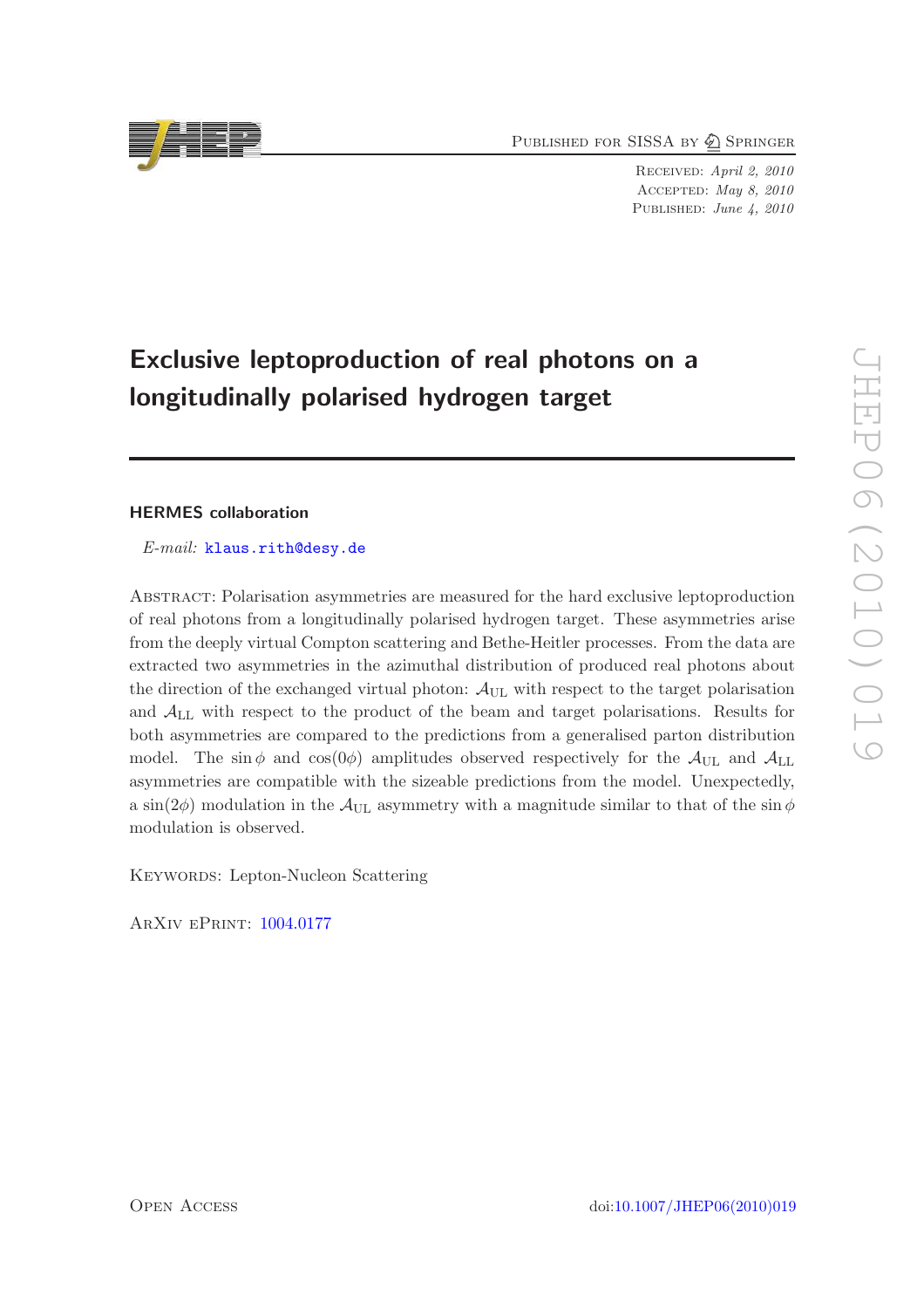# Contents

| 1 Introduction                                       |                         |
|------------------------------------------------------|-------------------------|
| 2 Experiment and event selection                     | 3                       |
| 3 Experimental extraction of asymmetry amplitudes    | $\overline{\mathbf{4}}$ |
| 4 Background correction and systematic uncertainties | 7                       |
| 5 Results and model comparison                       | 8                       |
| 6 Summary                                            | 12                      |

# <span id="page-1-0"></span>1 Introduction

Generalised Parton Distributions (GPDs) [\[1](#page-16-0)[–3](#page-16-1)] encompass the familiar parton distribution functions and form factors within a unified description of the nucleon. The study of the concept of GPDs has shown that they may provide a way to investigate the contribution of quark orbital angular momentum to the spin of the nucleon [\[2](#page-16-2)]. In a frame in which the proton moves quickly in the "longitudinal" direction, GPDs contain correlated information on the monodimensional distribution of quark momentum fractions in that direction with their two-dimensional spatial distributions in the transverse plane [\[4\]](#page-16-3). Access to GPDs can be achieved through the measurement of cross-sections and asymmetries in the exclusive production of photons and mesons leaving an intact nucleon [\[5\]](#page-16-4). There are four chiral-even quark GPDs for the nucleon at leading twist:  $H, E, H$ , and  $E$ . The H and E distributions are quark helicity-averaged distributions, whereas the  $\tilde{H}$  and  $\tilde{E}$  distributions involve quark helicity differences. The H and H distributions conserve nucleon helicity, while the E and  $E$  distributions are associated with a change in nucleon helicity.

Appearing in the descriptions of exclusive leptoproduction of photons or mesons, GPDs are dependent on four kinematic variables: x,  $\xi$ , t, and  $Q^2$ . The variables x and  $\xi$  are the average and half the difference of the longitudinal parton momenta as fractions of the "infinite" nucleon momentum in the initial and final states respectively, in a frame in which the initial proton moves quickly. The average fraction  $x$  is not directly experimentally accessible and the skewness variable  $\xi$  is related to the Bjorken scaling variable  $x_{\rm B} = \frac{-q^2}{2p \cdot a}$  $\frac{-q}{2p\cdot q}$  as  $\xi \simeq \frac{x_{\rm B}}{(2-x)}$  $\frac{x_B}{(2-x_B)}$  in the Bjorken limit where the virtuality of the exchanged photon  $Q^2 \equiv -q^2 \rightarrow$  $\infty$ , while  $x_B$  and t are fixed. Here, p is the four-momentum of the target nucleon and q is the four-momentum of the virtual photon. There is currently no consensus as to how to define  $\xi$  precisely in terms of experimental observables at finite  $Q^2$ ; the results are reported as projections in  $x_B$ . The Mandelstam t variable is defined as the squared momentum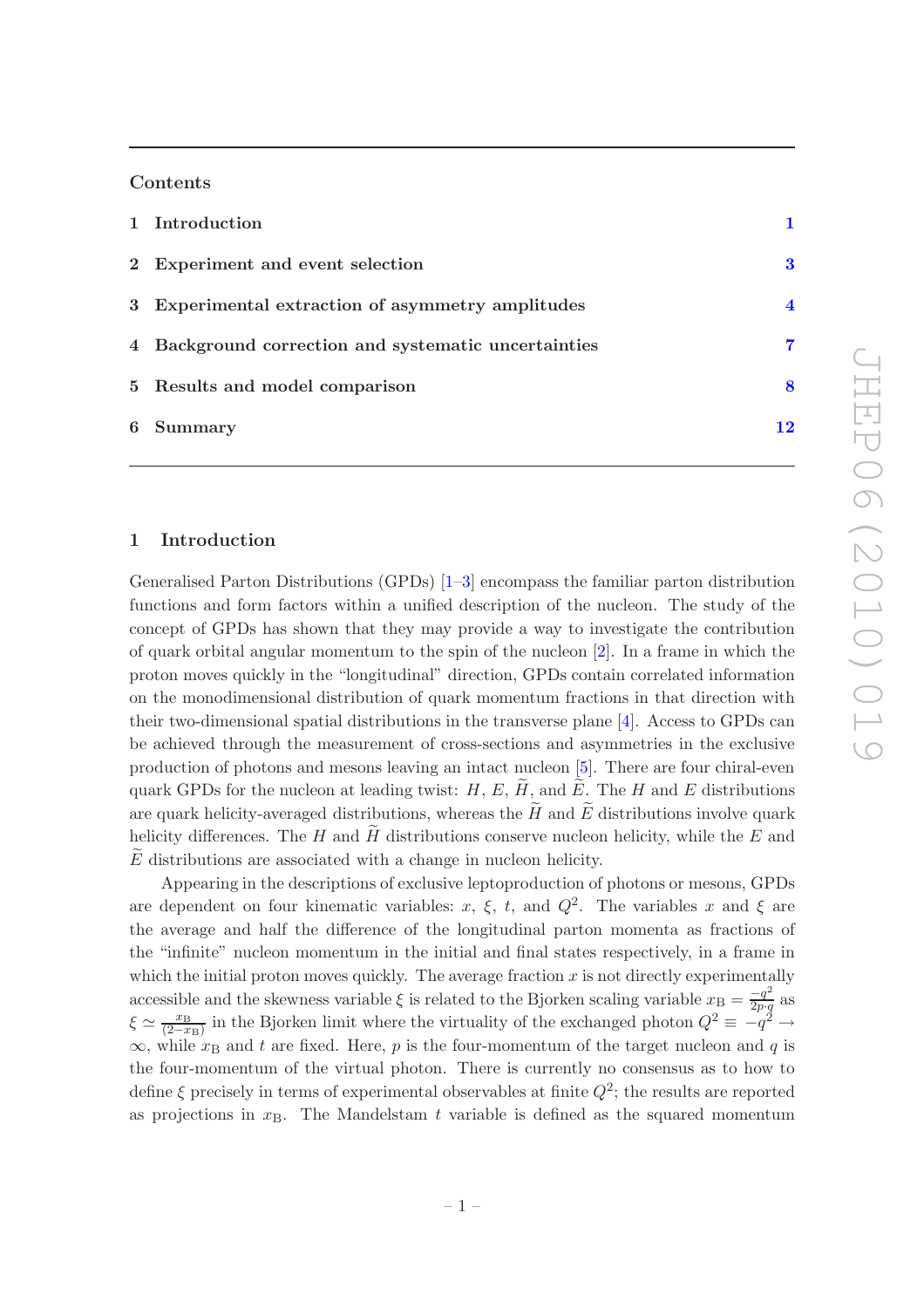transfer to the target nucleon, i.e.  $t = (p - p')^2$  where p' is the four-momentum of the recoiling nucleon. The dependence of GPDs on  $Q^2$  is implicit because GPDs are subject to quantum chromodynamics evolution with  $Q^2$ , which has been calculated perturbatively to leading order and next-to-leading order in the strong coupling constant  $\alpha_s$  [\[1](#page-16-0)[–3,](#page-16-1) [6](#page-17-0), [7](#page-17-1)].

The Deeply Virtual Compton Scattering (DVCS) process  $(l p \rightarrow l \gamma p)$  is the simplest of those currently measurable that provide access to GPD-related information. At leading-order, a quark in the nucleon absorbs the virtual photon  $\gamma^*$  (which mediates the electromagnetic interaction between the incident lepton  $l$  and the target nucleon  $p$ ) radiated by the incident lepton, and itself radiates a detectable real photon. This combination of initial  $(l p)$  and final  $(l \gamma p)$  states appears in two experimentally indistinguishable processes, the DVCS and Bethe-Heitler (BH) processes. Unlike in the DVCS process, in the BH process the real photon is radiated from the initial or the scattered lepton.

In this paper, asymmetries in the distribution of photons produced from a hydrogen target by a positron beam are measured, where both the beam and target are polarised parallel or antiparallel to the beam direction. The extracted asymmetry amplitudes are compared to those predicted by a GPD model [\[8\]](#page-17-2).

The four-fold differential cross-section for exclusive leptoproduction of real photons, neglecting target polarisation components transverse to the direction of the virtual photon, is given as

<span id="page-2-0"></span>
$$
\frac{d\sigma}{dx_{\rm B} dQ^2 d|t| d\phi} = \frac{x_{\rm B} e^6 |\tau|^2}{32(2\pi)^4 Q^4 \sqrt{1 + \epsilon^2}},\tag{1.1}
$$

where e is the elementary charge, the angle  $\phi$  is defined as the azimuthal angle between the plane containing the directions of the incident and scattered lepton trajectories and the plane containing the trajectories of the virtual and real photons [\[9](#page-17-3)], and  $\epsilon \equiv 2x_B \frac{M}{Q}$  $\frac{M}{Q}$ , in which M is the mass of the nucleon. The square of the scattering amplitude  $|\tau|^2$  can be written as

$$
|\tau|^2 = |\tau_{\rm BH}|^2 + |\tau_{\rm DVCS}|^2 + \underbrace{\tau_{\rm BH} \tau_{\rm DVCS}^* + \tau_{\rm BH}^* \tau_{\rm DVCS}^*}_{(1.2)}
$$

Although the squared-DVCS amplitude  $|\tau_{\text{DVCS}}|^2$  is small relative to the squared-BH amplitude  $|\tau_{\rm BH}|^2$  in the kinematic range of the HERMES experiment [\[10](#page-17-4)], information on GPDs can be accessed via the Interference term denoted I, which arises from the interference of the scattering amplitudes of the two processes [\[11](#page-17-5)]. To leading order in the electromagnetic coupling constant  $\alpha_{em}$ , the Fourier expansion of these quantities for a charged lepton beam and a target nucleon, where both the beam and the target are longitudinally polarised, reads:

<span id="page-2-1"></span>
$$
|\tau_{\rm BH}|^2 = \frac{K_{\rm BH}}{\mathcal{P}_1(\phi)\mathcal{P}_2(\phi)} \left\{ \sum_{n=0}^2 c_{n,\rm unp}^{\rm BH} \cos(n\phi) + P_z P_\ell \sum_{n=0}^1 c_{n,\rm LP}^{\rm BH} \cos(n\phi) \right\},\qquad(1.3)
$$

$$
|\tau_{\text{DVCS}}|^2 = K_{\text{DVCS}} \left\{ \sum_{n=0}^2 c_{n,\text{unp}}^{\text{DVCS}} \cos(n\phi) + P_\ell s_{1,\text{unp}}^{\text{DVCS}} \sin \phi + P_z \left[ P_\ell \sum_{n=0}^1 c_{n,\text{LP}}^{\text{DVCS}} \cos(n\phi) + \sum_{n=1}^2 s_{n,\text{LP}}^{\text{DVCS}} \sin(n\phi) \right] \right\}, \tag{1.4}
$$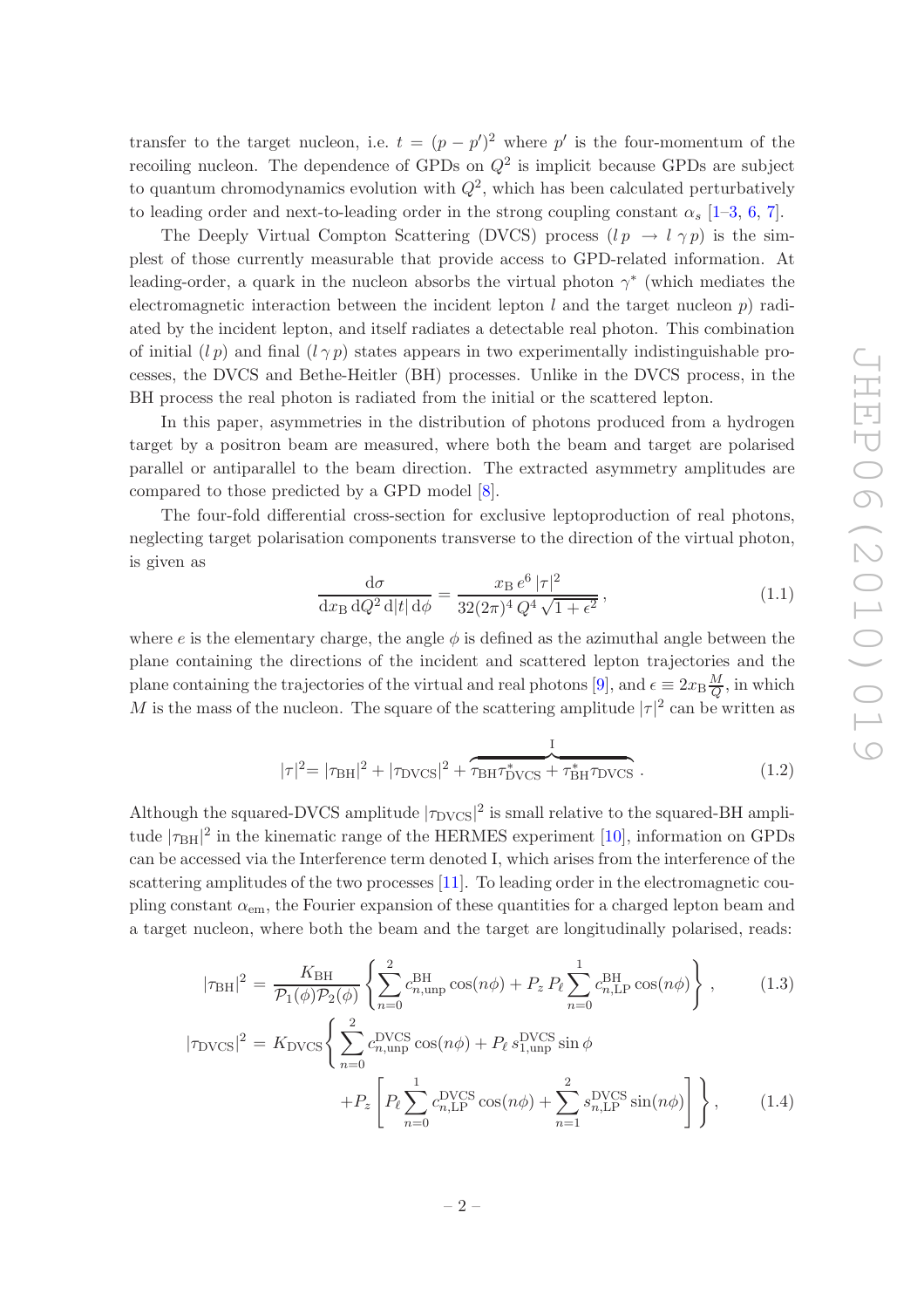<span id="page-3-4"></span><span id="page-3-3"></span><span id="page-3-2"></span><span id="page-3-1"></span>(1.9)

$$
I = \frac{-e_{\ell} K_{I}}{\mathcal{P}_{1}(\phi)\mathcal{P}_{2}(\phi)} \left\{ \sum_{n=0}^{3} c_{n,\text{unp}}^{I} \cos(n\phi) + P_{\ell} \sum_{n=1}^{2} s_{n,\text{unp}}^{I} \sin(n\phi) + P_{z} \left[ P_{\ell} \sum_{n=0}^{2} c_{n,\text{LP}}^{I} \cos(n\phi) + \sum_{n=1}^{3} s_{n,\text{LP}}^{I} \sin(n\phi) \right] \right\}.
$$
 (1.5)

Here  $\mathcal{P}_1(\phi)$  and  $\mathcal{P}_2(\phi)$  are lepton propagators of the BH process,  $P_\ell$  and  $e_\ell$  respectively represent the longitudinal polarisation and the charge of the lepton beam in units of the elementary charge and  $P_z$  represents the longitudinal polarisation of the target. The subscript unp (LP) denotes coefficients for an unpolarised (longitudinally polarised) target. The terms  $K_{\text{BH}}$ ,  $K_{\text{DVCS}}$  and  $K_{\text{I}}$  are kinematic factors:  $K_{\text{BH}} = 1/\left(x_{\text{B}}^2 t \left(1 + \epsilon^2\right)^2\right),$  $K_{\text{DVCS}} = 1/Q^2$  and  $K_{\text{I}} = 1/(x_{\text{B}} y t)$ , where y is the fraction of the beam energy carried by the virtual photon in the target rest frame. The lepton propagators and BH coefficients  $c_{n,(\text{unplLP})}^{\text{BH}}$  can be calculated in QED with the latter also having a dependence on  $F_1$  and  $F_2$ , the Dirac and Pauli form factors of the nucleon. The Fourier coefficients  $c_{n,(\text{unp}|LP)}^{\text{DVCS}}$  and  $s_{n,(\text{unp}|LP)}^{\text{DVCS}}$  arising from the squared-DVCS term relate to a bilinear combination of GPDs, whereas the Fourier coefficients  $c_{n,(\text{unp}|LP)}^{\text{I}}$  and  $s_{n,(\text{unp}|LP)}^{\text{I}}$  from the Interference term relate to a linear combination of GPDs.

Two asymmetries in the azimuthal distribution of real photons for positron scattering from a longitudinally polarised proton target are presented in this paper: one single-spin asymmetry  $\mathcal{A}_{\text{UL}}$  arising from the longitudinal polarisation of the target averaged over all beam polarisation states, and one double-spin asymmetry  $\mathcal{A}_{LL}$  arising from the longitudinal polarisation of both beam and target. These can be written as

$$
\mathcal{A}_{\text{UL}}(\phi, e_{\ell}) \equiv \frac{[\sigma^{\leftarrow \Rightarrow}(\phi, e_{\ell}) + \sigma^{\rightarrow \Rightarrow}(\phi, e_{\ell})] - [\sigma^{\leftarrow \Leftarrow}(\phi, e_{\ell}) + \sigma^{\rightarrow \Leftarrow}(\phi, e_{\ell})]}{[\sigma^{\leftarrow \Rightarrow}(\phi, e_{\ell}) + \sigma^{\rightarrow \Rightarrow}(\phi, e_{\ell})] + [\sigma^{\leftarrow \Leftarrow}(\phi, e_{\ell}) + \sigma^{\rightarrow \Leftarrow}(\phi, e_{\ell})]} \tag{1.6}
$$
\n
$$
= \frac{K_{\text{DVCS}} \sum_{n=1}^{2} s_{n,\text{LP}}^{\text{DVCS}} \sin(n\phi) - \frac{e_{\ell} K_{\ell}}{\sigma_{1}(\phi) P_{2}(\phi)} \sum_{n=1}^{3} s_{n,\text{LP}}^{\text{I}} \sin(n\phi)}{\frac{1}{P_{1}(\phi) P_{2}(\phi)} [K_{\text{BH}} \sum_{n=0}^{2} c_{n,\text{unp}}^{\text{BH}} \cos(n\phi) - e_{\ell} K_{\text{I}} \sum_{n=0}^{3} c_{n,\text{unp}}^{\text{I}} \cos(n\phi)] + K_{\text{DVCS}} \sum_{n=0}^{2} c_{n,\text{unp}}^{\text{DVCS}} \cos(n\phi)} \tag{1.7}
$$

$$
\mathcal{A}_{LL}(\phi, e_{\ell}) \equiv \frac{\left[\sigma^{\rightarrow\Rightarrow}(\phi, e_{\ell}) + \sigma^{\leftarrow\Leftarrow}(\phi, e_{\ell})\right] - \left[\sigma^{\leftarrow\Rightarrow}(\phi, e_{\ell}) + \sigma^{\rightarrow\Leftarrow}(\phi, e_{\ell})\right]}{\left[\sigma^{\rightarrow\Rightarrow}(\phi, e_{\ell}) + \sigma^{\leftarrow\Leftarrow}(\phi, e_{\ell})\right] + \left[\sigma^{\leftarrow\Rightarrow}(\phi, e_{\ell}) + \sigma^{\rightarrow\Leftarrow}(\phi, e_{\ell})\right]}\right]},
$$
\n
$$
= \frac{\frac{K_{\text{BH}}}{P_1(\phi)P_2(\phi)} \sum_{n=0}^{1} c_{n,\text{LP}}^{\text{BH}} \cos(n\phi) + K_{\text{DVCS}} \sum_{n=0}^{1} c_{n,\text{LP}}^{\text{DVCS}} \cos(n\phi) - \frac{e_{\ell}K_{\text{I}}}{P_1(\phi)P_2(\phi)} \sum_{n=0}^{2} c_{n,\text{LP}}^{\text{I}} \cos(n\phi)}{\frac{1}{P_1(\phi)P_2(\phi)} \left[K_{\text{BH}} \sum_{n=0}^{2} c_{n,\text{ump}}^{\text{BH}} \cos(n\phi) - e_{\ell}K_{\text{I}} \sum_{n=0}^{3} c_{n,\text{unp}}^{\text{I}} \cos(n\phi)\right] + K_{\text{DVCS}} \sum_{n=0}^{2} c_{n,\text{unp}}^{\text{DVCS}} \cos(n\phi)}.
$$
\n(1.8)

where  $\sigma$  denotes the cross-section from eq. [\(1.1\)](#page-2-0),  $\rightarrow$  ( $\leftarrow$ ) represents the beam helicity state parallel (anti-parallel) to the beam momentum, and  $\Leftarrow (\Rightarrow)$  represents the target polarisation state parallel (anti-parallel) to the beam momentum. In the case of positron scattering,  $e_{\ell} = +1$ .

#### <span id="page-3-0"></span>2 Experiment and event selection

Data were collected in 1996 and 1997 with the HERMES spectrometer [\[12](#page-17-6)] using a longitudinally polarised 27.6 GeV positron beam incident on a longitudinally polarised hydrogen gas target [\[13](#page-17-7)] in the HERA lepton storage ring at DESY. The integrated luminosity of the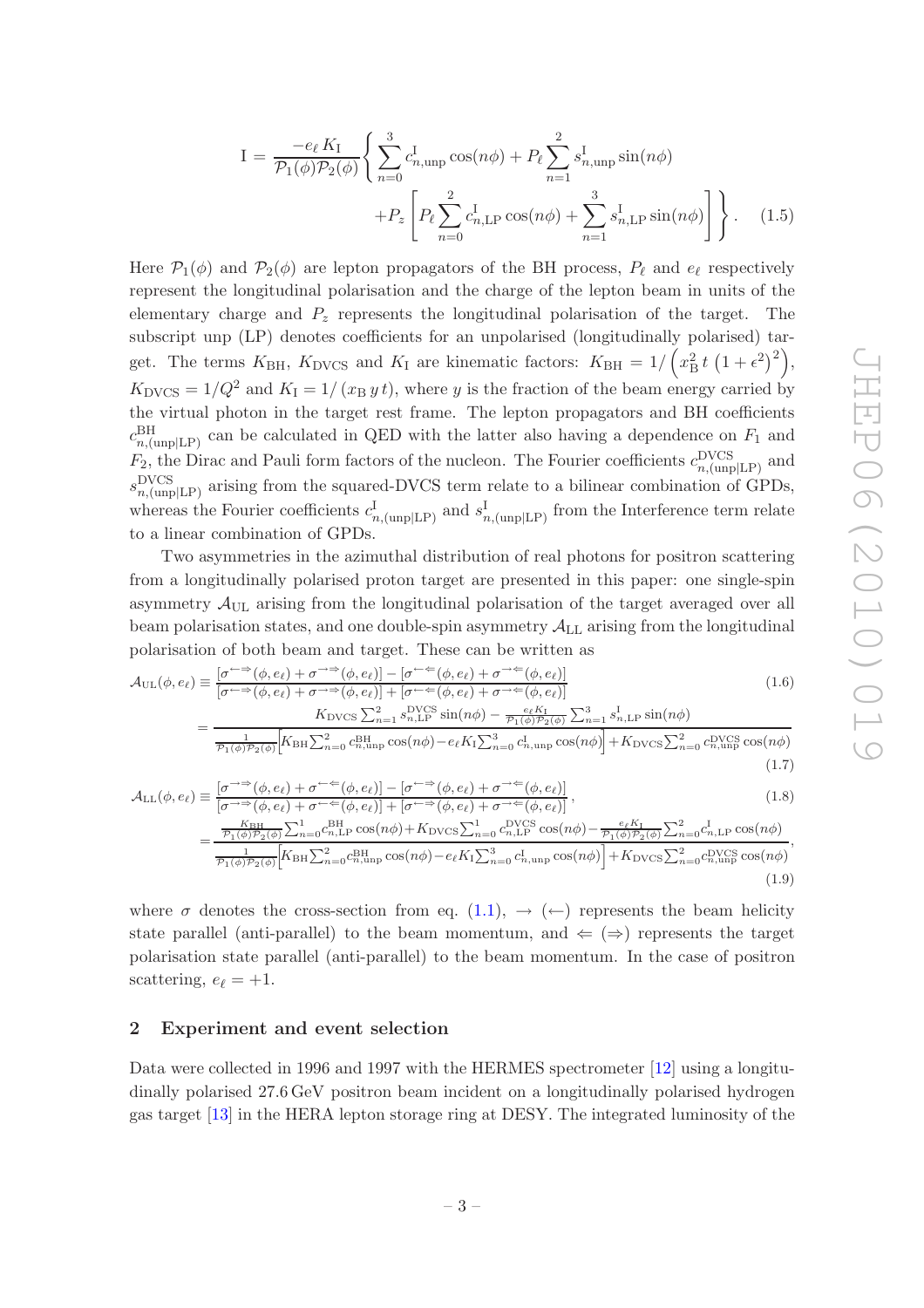| Year | Luminosity        | Beam Polarization                                                                                |                | Target Polarisation                                        |           |  |
|------|-------------------|--------------------------------------------------------------------------------------------------|----------------|------------------------------------------------------------|-----------|--|
|      | $[{\rm pb}^{-1}]$ | $P_{\ell} < 0$                                                                                   | $P_{\ell} > 0$ | $P_{z} < 0$                                                | $P_z > 0$ |  |
| 1996 | $12.6 \pm 1.0$    |                                                                                                  |                | $0.514 \pm 0.017$   $-0.759 \pm 0.042$   $0.759 \pm 0.042$ |           |  |
| 1997 |                   | $37.3 \pm 3.2$   $-0.531 \pm 0.018$   $0.497 \pm 0.017$   $-0.850 \pm 0.032$   $0.850 \pm 0.032$ |                |                                                            |           |  |

<span id="page-4-1"></span>Table 1. The integrated luminosities in  $pb^{-1}$  of the data sets, with average beam and target polarisations.

data sample analysed in this paper is approximately  $50 \text{ pb}^{-1}$  [\[14\]](#page-17-8). The average beam and target polarisations for the data are presented in table [1.](#page-4-1) A brief description of the event selection is given in the following paragraphs. More details can be found in refs. [\[15](#page-17-9)[–17\]](#page-17-10). Exactly one charged track identified as a positron and one photon were required within the acceptance of the spectrometer. The kinematic requirements imposed on each event are  $1 \text{ GeV}^2 < Q^2 < 10 \text{ GeV}^2$ ,  $0.03 < x_B < 0.35$ ,  $W > 3 \text{ GeV}$ , and  $\nu < 22 \text{ GeV}$ , where W is the invariant mass of the initial  $\gamma^* p$  state and  $\nu$  is the energy of the virtual photon in the target rest frame as determined from measurements of the energies of the positron before and after scattering.

Photons were identified by selecting a single signal cluster in the electromagnetic calorimeter with no associated track in the rest of the spectrometer. The cluster was required to register an energy deposition of at least 5 GeV in the calorimeter in order to reduce background, and to register at least 1 MeV in the preshower detector in order to improve the resolution of the energy measurement.

The polar angle between the virtual and real photons was required to be between 5 mrad and 45 mrad. The lower limit on this requirement was imposed in order to ensure that the azimuthal angle  $\phi$  remains well-defined within the finite resolution of the spectrometer — it excludes very few events from the data sample. The upper limit on the requirement was determined by Monte Carlo (MC) studies [\[18\]](#page-17-11), which indicated that the data set above this value is dominated by background from the Bethe-Heitler process producing resonant states of the proton and from semi-inclusive meson production.

As the recoiling proton was not detected, events were selected by requiring that the squared missing-mass  $M_X^2 = (q + p - q')^2$  of the  $e p \to e \gamma X$  reaction corresponded to the squared proton mass within the spectrometer resolution, where  $q'$  is the four-momentum of the real photon. An "exclusive region" in the missing-mass distribution was determined from MC simulations described in ref. [\[19\]](#page-17-12). Corrections were applied to account for shifts in the  $M_X^2$  distributions between data samples for different years.

The value of t was determined from the kinematics of the scattered lepton and the real photon under the assumption of  $ep \rightarrow ep\gamma$  in order to avoid using the measurement of the energy of the real photon, which was subject to the largest experimental uncertainty. The requirement  $-t < 0.7 \,\text{GeV}^2$  was imposed in the exclusive region to further reduce background contamination [\[18\]](#page-17-11).

# <span id="page-4-0"></span>3 Experimental extraction of asymmetry amplitudes

This paper presents Fourier amplitudes of the asymmetries of eqs.  $(1.6)$  and  $(1.8)$ , rather than the related Fourier coefficients of the cross-section, which appear in eqs.  $(1.3)$ – $(1.5)$ .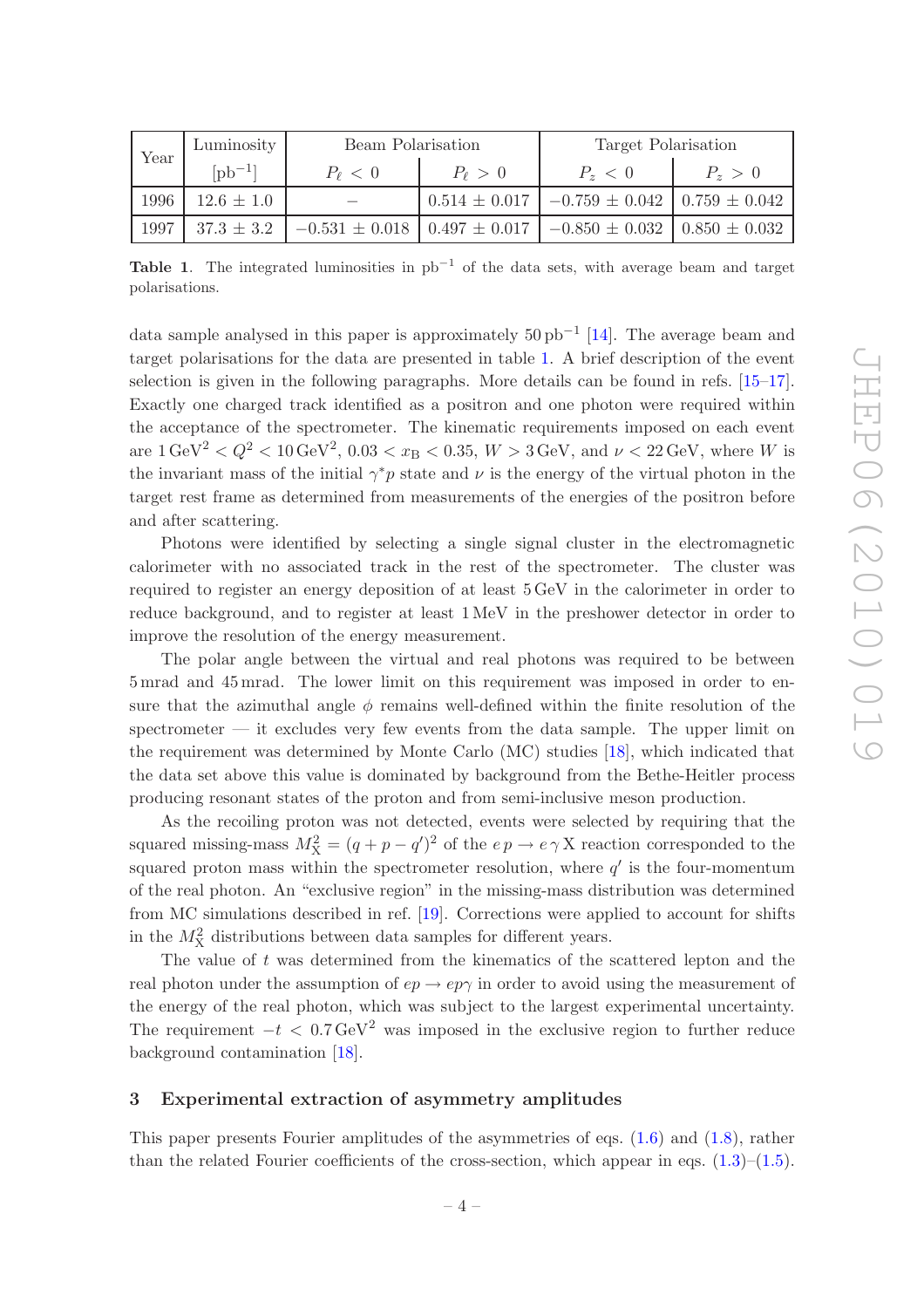The link between them is clarified in the following section.

Section [2](#page-3-0) describes the selection of an event yield  $\mathcal{N}$ . Its expectation value can be written as

$$
\langle \mathcal{N}(P_{\ell}, P_z, \phi, e_{\ell}) \rangle = \mathcal{L}(P_{\ell}) \eta(\phi) \sigma_{UU}(\phi, e_{\ell}) \left[ 1 + P_z \mathcal{A}_{UL}(\phi) + P_{\ell} P_z \mathcal{A}_{LL}(\phi) + P_{\ell} \mathcal{A}_{LU}(\phi) \right],
$$
\n(3.1)

where  $\mathcal L$  is the integrated luminosity,  $\eta$  the detection efficiency and  $\sigma_{UU}$  denotes the crosssection for an unpolarised beam and an unpolarised target. The beam helicity asymmetry  $\mathcal{A}_{LU}$  is not considered in this paper since the dataset presented here is a subset of data previously analysed with respect to the beam helicity [\[20](#page-17-13)]. In analogy to the decomposition of the cross-section in eqs.  $(1.3)$ – $(1.5)$ , the asymmetries defined in eqs.  $(1.6)$  and  $(1.8)$  can be decomposed as

<span id="page-5-0"></span>
$$
\mathcal{A}_{\text{UL}}(\phi) \simeq \sum_{n=1}^{3} A_{\text{UL}}^{\sin(n\phi)} \sin(n\phi) + A_{\text{UL}}^{\cos(0\phi)}, \qquad (3.2)
$$

$$
\mathcal{A}_{\text{LL}}(\phi) \simeq \sum_{n=0}^{2} A_{\text{LL}}^{\cos(n\phi)} \cos(n\phi). \tag{3.3}
$$

The azimuthal asymmetry amplitudes  $A$  in eqs.  $(3.2)$  and  $(3.3)$  are extracted from the data using the maximum likelihood fitting method [\[19](#page-17-12), [21](#page-17-14)], with each amplitude containing a combination of the Fourier coefficients from eqs.  $(1.3)$ – $(1.5)$  with the exception of  $A_{\text{UL}}^{\cos(0\phi)}$ . This term has no physical meaning. It is included only as a test of the normalisation of the function and is expected to be zero.

Previously published measurements with transversely polarised [\[19](#page-17-12)] and unpolarised targets [\[20,](#page-17-13) [22](#page-17-15)] were made with both electron and positron beams. The beam-charge dependence of the contribution from the Interference term to the cross-section then allowed the separation of the squared-DVCS and Interference terms via charge difference and charge average asymmetries. However, the longitudinally polarised hydrogen data set at HERMES was taken solely with a positron beam, so the separation of squared-DVCS and Interference terms is not possible.

The asymmetry amplitudes in eqs. [\(3.2\)](#page-5-0) and [\(3.3\)](#page-5-0) are distinguished mainly by the Fourier coefficients in the numerators of eqs.  $(1.7)$  and  $(1.9)$  (see the first two columns in table [3\)](#page-6-0). The extracted amplitudes may also be influenced by the  $\phi$ -dependent lepton propagators and/or the other  $\phi$ -dependent terms in the denominators of eqs. [\(1.7\)](#page-3-3) and [\(1.9\)](#page-3-4).

Correlations between the asymmetry amplitudes determined by the fit were found to be small, and likelihood ratio tests for higher-order terms show a null result. Therefore, only the terms shown in eqs.  $(3.2)$  and  $(3.3)$  were fitted to the data, and the result of that fit is presented in this paper.

The correspondences between the individual asymmetry amplitudes from eqs. [\(3.2\)](#page-5-0) and [\(3.3\)](#page-5-0) and the Fourier coefficients in the decomposition of the differential cross-section (within a kinematic factor) from eqs.  $(1.3)$ – $(1.5)$ , which are interpretable within the GPD framework, are clarified in table [3.](#page-6-0) The relation of these Fourier coefficients to GPDs is encompassed in C-functions  $[11, 23-25]$  $[11, 23-25]$  $[11, 23-25]$ . These functions depend upon combinations of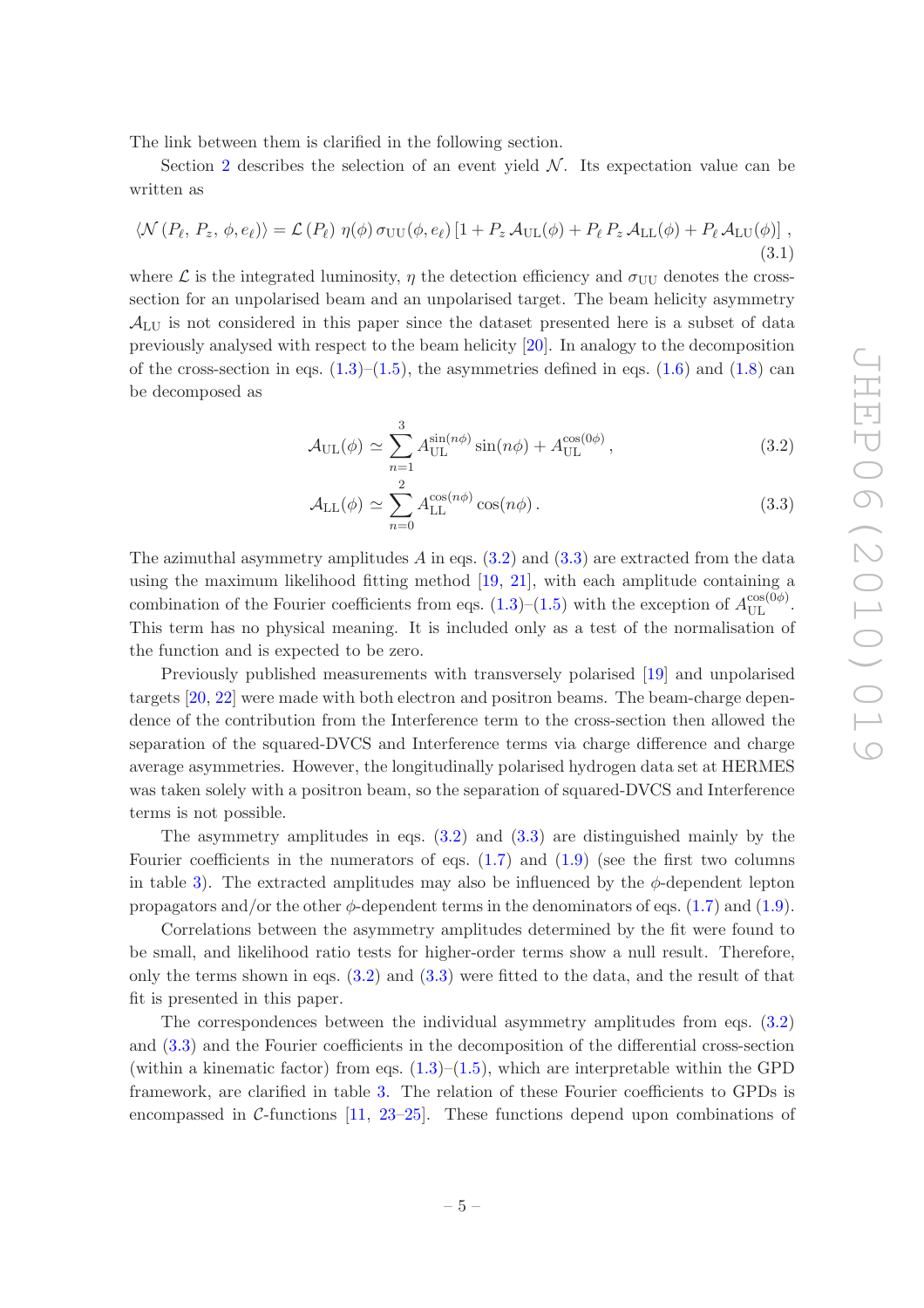| $\mathop{\rm ind}\nolimits$<br>ub- |  |
|------------------------------------|--|
| $\frac{\alpha_s}{\pi}$ .           |  |
|                                    |  |
| er-                                |  |
| ion                                |  |
| $\overline{\text{ms}}$             |  |
| are                                |  |
| $\mathop{\rm nd}\nolimits$<br>es,  |  |
|                                    |  |
|                                    |  |
| $\Lambda$                          |  |

| Asymmetry                                            | Contributory Fourier-           | Power of $\frac{1}{Q}$ | Dominant CFF                                                                                                                                         | Twist          |
|------------------------------------------------------|---------------------------------|------------------------|------------------------------------------------------------------------------------------------------------------------------------------------------|----------------|
| Amplitude                                            | Coefficients                    | Suppression            | Dependence                                                                                                                                           | Level          |
| $A_{\text{UL}}^{\sin\phi}$                           | $s^1_{1,\mathrm{LP}}$           |                        | $\operatorname{Im} \mathcal{C}_{\text{LP}}^{\text{I}}$                                                                                               | $\overline{2}$ |
|                                                      | $s_{1,\text{LP}}^{\text{DVCS}}$ | $\overline{2}$         | $\operatorname{Im} \mathcal{C}_{\text{LP}}^{\text{DVCS}}$                                                                                            | 3              |
| $A_{\text{UL}}^{\sin(2\phi)}$                        | $s_{2,\text{LP}}^1$             | $\overline{2}$         | $\operatorname{Im}\mathcal{C}_{\operatorname{LP}}^{\operatorname{I}}$                                                                                | 3              |
|                                                      | $s_{2,\text{LP}}^{\text{DVCS}}$ | $\overline{2}$         | $\mathrm{Im}\, \mathcal{C}_{\mathrm{T, LP}}^{\mathrm{DVCS}}$                                                                                         | $\overline{2}$ |
| $A_{\underline{\text{UL}}}^{\overline{\sin(3\phi)}}$ | $s_{3,\text{LP}}^1$             | 1                      | $\operatorname{Im}\mathcal{C}_{\mathrm{T},\mathrm{LP}}^{\mathrm{I}}$                                                                                 | $\overline{2}$ |
| $A_{\text{LL}}^{\cos(0\phi)}$                        | $c_{0,\rm LP}^{\rm I}$          | 1                      | $\begin{aligned} \operatorname{Re}\mathcal{C}_{\mathrm{LP}}^{\mathrm{I}}\\ \operatorname{Re}\mathcal{C}_{\mathrm{LP}}^{\mathrm{DVCS}} \end{aligned}$ | $\overline{2}$ |
|                                                      | $c_{0,\text{LP}}^{\text{DVCS}}$ |                        |                                                                                                                                                      | $\overline{2}$ |
| $A_{\text{LL}}^{\cos\phi}$                           | $c^{\rm I}_{1,{\rm LP}}$        | 1                      | $\begin{aligned} \operatorname{Re}\mathcal{C}_{\mathrm{LP}}^{\mathrm{I}}\\ \operatorname{Re}\mathcal{C}_{\mathrm{LP}}^{\mathrm{DVCS}} \end{aligned}$ | $\overline{2}$ |
|                                                      | $c_{1,\text{LP}}^{\text{DVCS}}$ | 3                      |                                                                                                                                                      | 3              |
| $A_{\underline{\text{LL}}}^{\overline{\cos(2\phi)}}$ | $c^{\rm I}_{2,\rm LP}$          | $\overline{2}$         | $\operatorname{Re}\mathcal{C}_{\operatorname{LP}}^{\operatorname{I}}$                                                                                | 3              |

Table 2. The correspondences between the asymmetry amplitudes extracted from the data set and the Compton form factor dependent Fourier coefficients of the differential cross-section. The s script T refers to C-functions that involve gluon transversity  $[11]$  and are further suppressed by

Compton Form Factors (CFFs), which are convolutions of GPDs with hard scattering k nels, and consequently have real and imaginary parts. Furthermore, the CFF informat contained in the  $C$ -functions enters with various degrees of suppression. Higher twist term are, in general, suppressed by powers of  $\frac{1}{Q}$  compared to leading twist (twist-2). There are two C-functions that appear at twist-2 in the observables reported in this paper,  $C_{\text{LP}}^{\text{I}}$  and  $C_{\text{LP}}^{\text{DVCS}}$ . While the latter is a bilinear combination of CFFs and their complex conjugates, the former is written

<span id="page-6-0"></span>
$$
\mathcal{C}_{\text{LP}}^{\text{I}} = \frac{x_{\text{B}}}{2 - x_{\text{B}}} \left( F_1 + F_2 \right) \left( \mathcal{H} + \frac{x_{\text{B}}}{2} \mathcal{E} \right) + F_1 \widetilde{\mathcal{H}} - \frac{x_{\text{B}}}{2 - x_{\text{B}}} \left( \frac{x_{\text{B}}}{2} F_1 + \frac{t}{4M^2} F_2 \right) \widetilde{\mathcal{E}}, \tag{3.4}
$$

where the dominant summand is  $F_1\widetilde{\mathcal{H}}$  at HERMES kinematic conditions. The  $\mathcal{C}_{\text{LP}}^{\text{I}}$ -function is the only C-function that is dominated by CFF  $\widetilde{\mathcal{H}}$ , and therefore GPD  $\widetilde{H}$ . Consequently, the asymmetry amplitudes shown in table [3](#page-6-0) that provide access to  $\mathcal{C}_{LP}^{\text{I}}$  offer the best possibility to constrain  $H$ .

Examination of table [3](#page-6-0) reveals three asymmetry amplitudes  $(A_{\text{LL}}^{\cos(0\phi)}, A_{\text{UL}}^{\sin\phi}, A_{\text{LL}}^{\cos\phi})$ that have leading-twist contributions from the  $\mathcal{C}_{\text{LP}}^{\text{I}}$ -function, via the Fourier coefficients  $(c_{0,\text{LP}}^I, s_{1,\text{LP}}^I, c_{1,\text{LP}}^I)$  in the numerators of eqs. [\(1.7\)](#page-3-3) and [\(1.9\)](#page-3-4). The  $A_{LL}^{\cos(0\phi)}$  amplitude receives an additional twist-2 contribution from the  $C_{\text{LP}}^{\text{DVCS}}$ -function, stemming from the  $c_{0,\text{LP}}^{\text{DVCS}}$ Fourier coefficient. The  $A_{\text{LL}}^{\cos(0\phi)}$  and  $A_{\text{LL}}^{\cos\phi}$  amplitudes also receive a contribution from BH coefficients,  $c_{0,\text{LP}}^{\text{BH}}$  and  $c_{1,\text{LP}}^{\text{BH}}$  respectively. The tangled mix of contributions to these amplitudes increases the difficulty of extracting information related to CFFs and therefore GPDs from it. The  $A_{\text{UL}}^{\sin \phi}$  and  $A_{\text{LL}}^{\cos \phi}$  asymmetry amplitudes each receive contributions at the twist-2 level from the  $C_{\text{LP}}^{\text{I}}$ -function, with a twist-3 contribution from the  $C_{\text{LP}}^{\text{DVCS}}$ function. The dominance of the Interference term over the squared-DVCS term, combined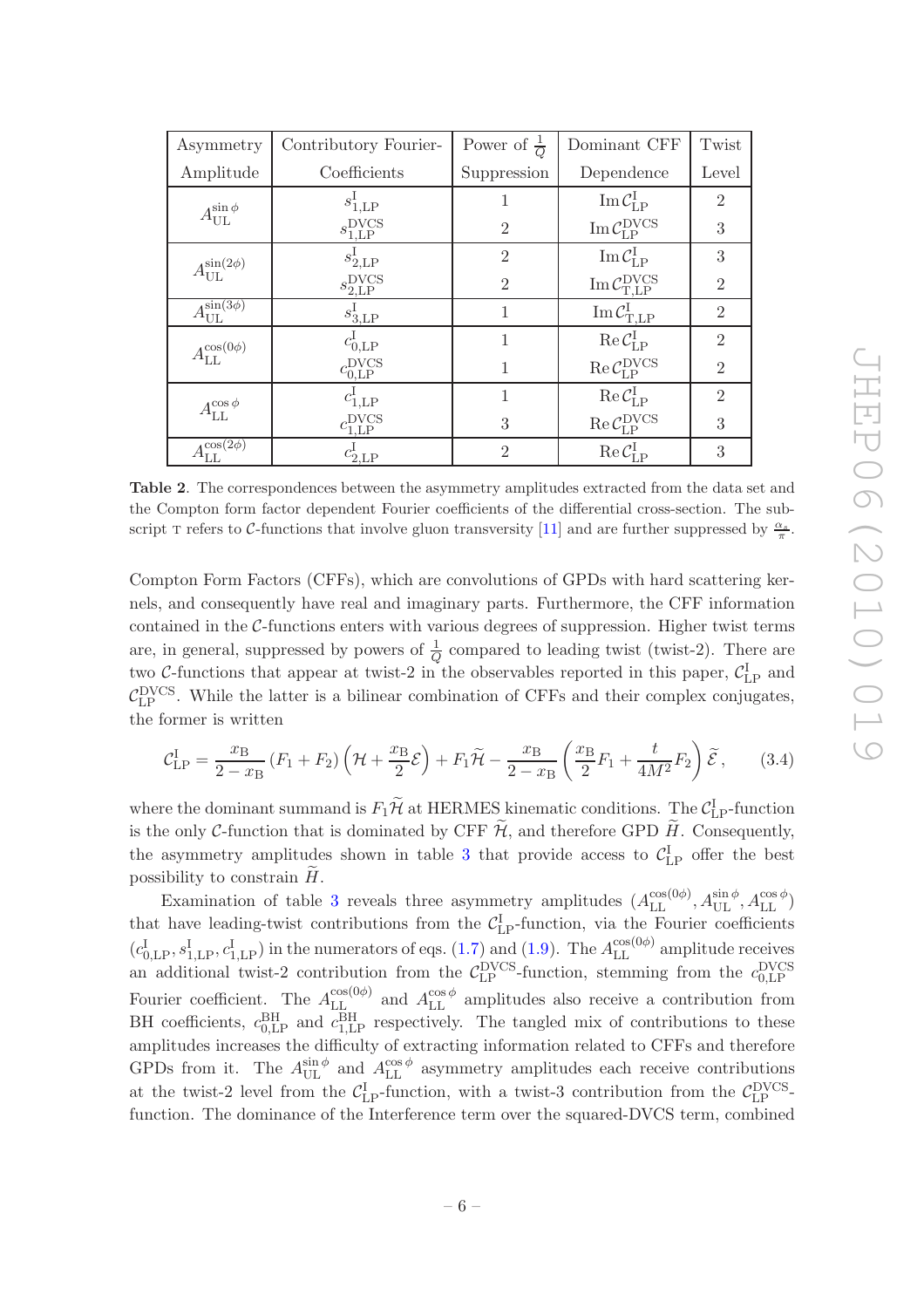with the additional  $\frac{1}{Q}$ -suppression arising from the twist-3 nature of the  $\mathcal{C}_{\text{LP}}^{\text{DVCS}}$  contribution to these asymmetry amplitudes, makes  $A_{\text{UL}}^{\sin \phi}$  and  $A_{\text{LL}}^{\cos \phi}$  the simplest of the asymmetry amplitudes considered in this paper from which to extract GPD-related information. More specifically, it is expected that these measurements can be used to constrain the values of the CFF  $\widetilde{\mathcal{H}}$ . The  $A_{\text{UL}}^{\sin \phi}$  amplitude is sensitive to the imaginary part of the CFF  $\widetilde{\mathcal{H}}$ , whereas the  $A_{\text{LL}}^{\cos \phi}$  amplitude is sensitive to the real part of the same CFF.

The higher order Fourier components of the asymmetries receive twist-3 or gluontransversity contributions, or a combination thereof; the  $A_{\text{UL}}^{\sin(2\phi)}$  and  $A_{\text{LL}}^{\cos(2\phi)}$  both have twist-3 contributions from the imaginary and real parts of  $C_{\text{LP}}^{\text{I}}$  respectively. The  $A_{\text{UL}}^{\sin(2\phi)}$ UL amplitude also has a contribution from the gluon-transversity-dependent  $\mathcal{C}_{T, \mathrm{LP}}^{\mathrm{DVCS}}$  [\[11\]](#page-17-5), while the  $A_{\text{UL}}^{\sin(3\phi)}$  amplitude depends on a gluon-transversity function from the Interference term,  $\mathcal{C}_{\text{T,LP}}^{\text{I}}$ . Both gluon-transversity functions are suppressed by  $\frac{\alpha_s}{\pi}$  compared to the quark leading-twist case and are expected to be very small. To date these gluon contributions have not been included in any model predictions for any target state.

#### <span id="page-7-0"></span>4 Background correction and systematic uncertainties

The extracted asymmetry amplitudes are corrected in each kinematic bin for background contributions from semi-inclusive and exclusive neutral meson production. The method is described in ref. [\[19](#page-17-12)] and the corrected asymmetry amplitude  $A_{\text{corr}}$  is given by

<span id="page-7-1"></span>
$$
A_{\text{corr}} = \frac{A - f_{\text{semi}} A_{\text{semi}} - f_{\text{excl}} A_{\text{excl}}}{1 - f_{\text{semi}} - f_{\text{excl}}}. \tag{4.1}
$$

The fractional contributions to the data yield from semi-inclusive neutral mesons  $f_{\rm semi}$  and exclusive pions  $f_{\text{excl}}$  are estimated from MC simulations  $[8]$ . The average semi-inclusive contribution is 3.1%, with the greatest variation being across the projection in  $x_B$ , from 1.1 % to 8.0 %. The exclusive neutral pion contribution is less than 0.7% in every kinematic bin. This estimate of the exclusive fraction is supported by calculations from another model [\[26\]](#page-18-1), and a data search for corresponding events at HERMES [\[27\]](#page-18-2).

The background asymmetry amplitude from the semi-inclusive process  $A_{\rm semi}$  is extracted from data by reconstructing neutral pions from the two-photon decay, requiring a fractional energy  $E_{\pi^0}/\nu > 0.8$  and an invariant mass  $0.10 \,\text{GeV} < M_{\gamma\gamma} < 0.17 \,\text{GeV}$ . The asymmetry amplitude from the exclusive background  $A_{\text{excl}}$  cannot be extracted from data due to the small yield of exclusive neutral pions. Thus they are assumed to be zero with an uncertainty of  $\pm \frac{2}{\sqrt{12}}$ , corresponding to one standard deviation from a uniform distribution in the range [−1, 1]. Half the effect of the total background correction is assigned as a systematic uncertainty. The statistical uncertainties of the background fractions and asymmetry amplitudes appearing in eq. [\(4.1\)](#page-7-1) are propagated through to the final statistical uncertainty of the amplitude.

The resulting corrected asymmetry amplitudes presented in this paper contain contributions from the elastic BH/DVCS processes and processes in which the proton is excited to a resonant state. A MC simulation using a parametrisation of the form factor for the resonance region from ref. [\[28\]](#page-18-3) is used to estimate the fractional contribution of this resonance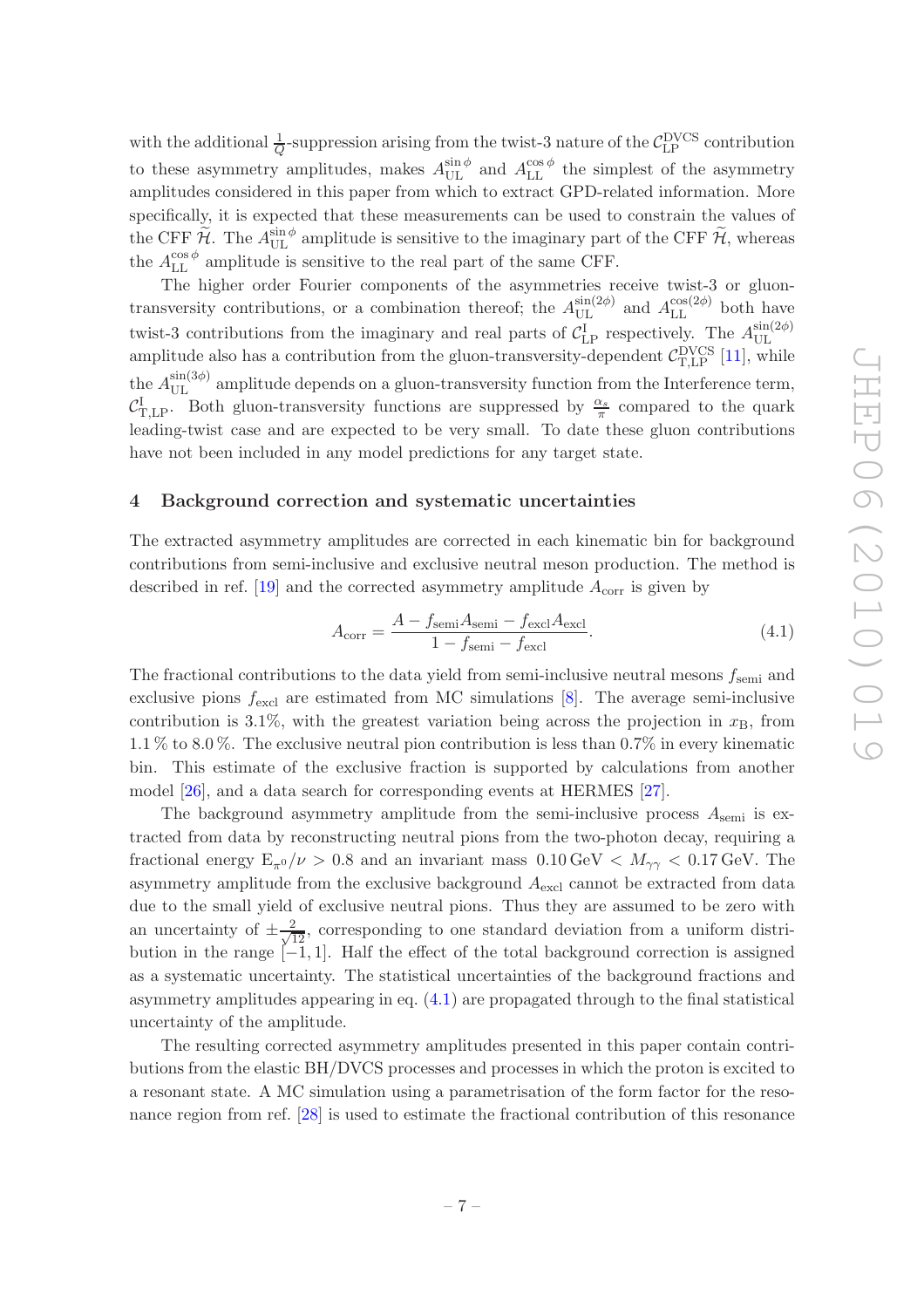|                                 |                                           | <b>Missing</b> |            | $\text{Detector}/$ |
|---------------------------------|-------------------------------------------|----------------|------------|--------------------|
| Amplitude                       | $A \pm \delta_{stat.} \pm \delta_{syst.}$ | <b>Mass</b>    | Background | <b>Binning</b>     |
|                                 |                                           | Shift          |            | Effects            |
| $A_{\text{UL}}^{\sin\phi}$      | $-0.073 \pm 0.032 \pm 0.007$              | 0.002          | 0.006      | 0.002              |
| $A_{\text{UL}}^{\sin(2\phi)}$   | $-0.107 \pm 0.032 \pm 0.008$              | 0.000          | 0.002      | 0.007              |
| $A_{\text{UL}}^{\sin(3\phi)}$   | $0.015 \pm 0.032 \pm 0.009$               | 0.000          | 0.001      | 0.009              |
| $A_{\textrm{LL}}^{\cos(0\phi)}$ | $0.122 \pm 0.044 \pm 0.004$               | 0.001          | 0.003      | 0.003              |
| $A_{\textrm{LL}}^{\cos\phi}$    | $-0.047 \pm 0.062 \pm 0.029$              | 0.002          | 0.003      | 0.028              |
| $A_{\text{LL}}^{\cos(2\phi)}$   | $0.067 \pm 0.062 \pm 0.007$               | 0.004          | 0.003      | 0.004              |

<span id="page-8-1"></span>Table 3. Results for the asymmetry amplitudes extracted over the kinematic range covered by HERMES, with their statistical and systematic uncertainties. For the latter, the various systematic uncertainty contributions are also presented. Not included are scale uncertainties of 4.2% (5.3%) arising from the target (beam and target) polarisation measurements.

process and the individual cross-sections for single-meson decay channels are calculated with the MAID2000 program [\[29\]](#page-18-4). The contribution to the exclusive sample averages  $13\%$ . with the greatest variation of between  $5.6\%$  and  $33.6\%$  being across the t-range covered in this analysis. We assign no systematic uncertainty due to this contribution and no correction is applied; this contribution is considered to be part of the signal.

The extracted asymmetries are also subject to systematic uncertainties arising from the combined effects of detector misalignment, acceptance, smearing and finite bin width, in addition to the background correction described previously. The systematic uncertainty originating from the combined contribution is estimated from a simulation of the spectrometer using a MC generator based on GPD parametrisation detailed in ref. [\[10\]](#page-17-4). The resultant uncertainty is denoted "Detector/Binning Effects" and is shown in table [3.](#page-8-1)

Finally, we assign a systematic uncertainty due to the year-dependent shift in the exclusive region of the missing-mass distribution. We choose to assign one quarter of the effect that the shift has on the extracted asymmetry amplitudes.

No systematic uncertainty is assigned due to luminosity differences because the luminosity does not depend on the target polarisation and beam polarisation dependent weights are assigned to each event in the extraction. Possible uncertainties arising from extra QED vertices are neglected as the effects have been estimated to be negligible for HERMES [\[30\]](#page-18-5).

The magnitudes of all the contributions discussed in this section are given in table [3.](#page-8-1)

## <span id="page-8-0"></span>5 Results and model comparison

Figures [1](#page-9-0) and [2](#page-10-0) respectively show the asymmetry amplitudes  $A_{\text{UL}}^{\sin(n\phi)}$  and  $A_{\text{LL}}^{\cos(n\phi)}$  integrated over the HERMES acceptance as well as projected across the kinematic variables  $-t$ ,  $x_{\text{B}}$  and  $Q^2$ . All values are summarised in table [4.](#page-13-0) It should be noted that, within the HER-MES acceptance,  $\langle x_B \rangle$  and  $\langle Q^2 \rangle$  are highly correlated (see table [4\)](#page-13-0) and it is not possible to disentangle the dependences of the asymmetries on these quantities. The measurements are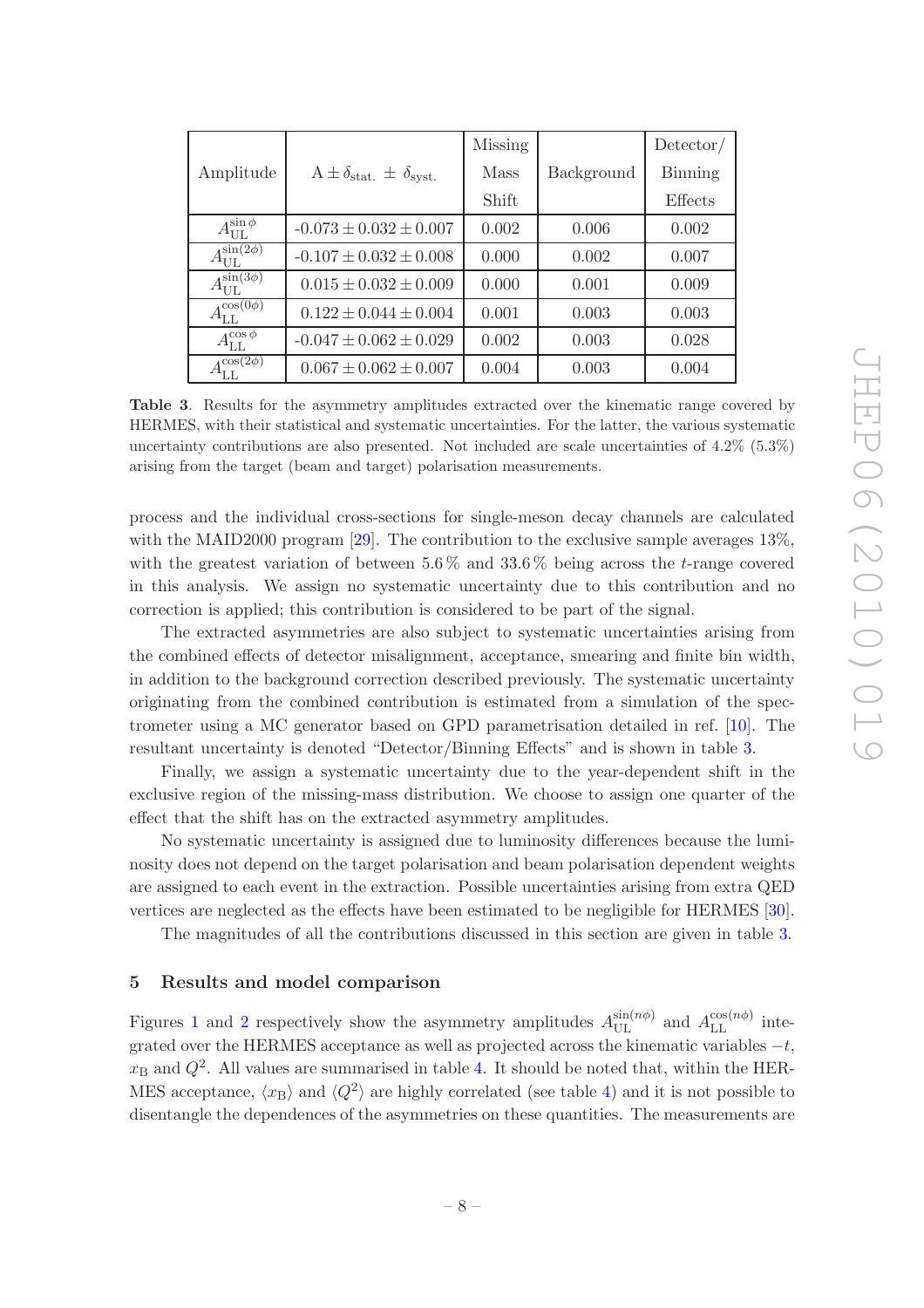

<span id="page-9-0"></span>**Figure 1.** Amplitudes of the target-spin asymmetry  $\mathcal{A}_{\text{UL}}$  sensitive to a combination of the Interference and squared-DVCS terms, for positrons incident on longitudinally polarised protons, as projections in  $-t$ ,  $x_B$ , and  $Q^2$ . The leftmost column shows the asymmetry values when the extraction is performed in a single bin across the entire kinematic range of the data set. The error bars (open red bands) show the statistical (systematic) uncertainties and the solid blue bands represent the predictions from the "VGG Regge" GPD model described in refs. [\[8](#page-17-2), [31\]](#page-18-6). There is an additional 4.2% scale uncertainty due to the precision of the measurement of the target polarisation. The fractional contributions from resonance production estimated from an MC model are presented in the bottom panel.

also subject to scale uncertainties from the measurements of the beam and/or target polarisations. These scale uncertainties are given in the captions to the figures. The fractional contribution to the data set from resonant state production  $(i.e.$  "Reso. frac.") is estimated from MC simulations and shown in the bottom row of figures [1](#page-9-0) and [2.](#page-10-0) It is not known how this contribution may affect the values of the extracted asymmetries and since here it is not experimentally separable from the non-resonant data, it is treated as a part of the signal.

All amplitudes presented correspond to Fourier coefficients described in ref. [\[11](#page-17-5)] relating to the twist-2 and twist-3 CFFs shown in table [3](#page-6-0) with the caveat that this relationship may be complicated by various  $c_n$  terms in the denominators of eqs. [\(1.7\)](#page-3-3) and [\(1.9\)](#page-3-4).

The first harmonic of the  $A_{\text{UL}}$ , when the extraction is performed in a single bin from all kinematics, exhibits the value  $A_{\text{UL}}^{\sin \phi} = -0.073 \pm 0.032 \text{ (stat.)} \pm 0.007 \text{ (syst.)}$ . The kinematic projections provide no evidence of strong dependences on  $-t$ ,  $x_{\text{B}}$ , or  $Q^2$ . This asymmetry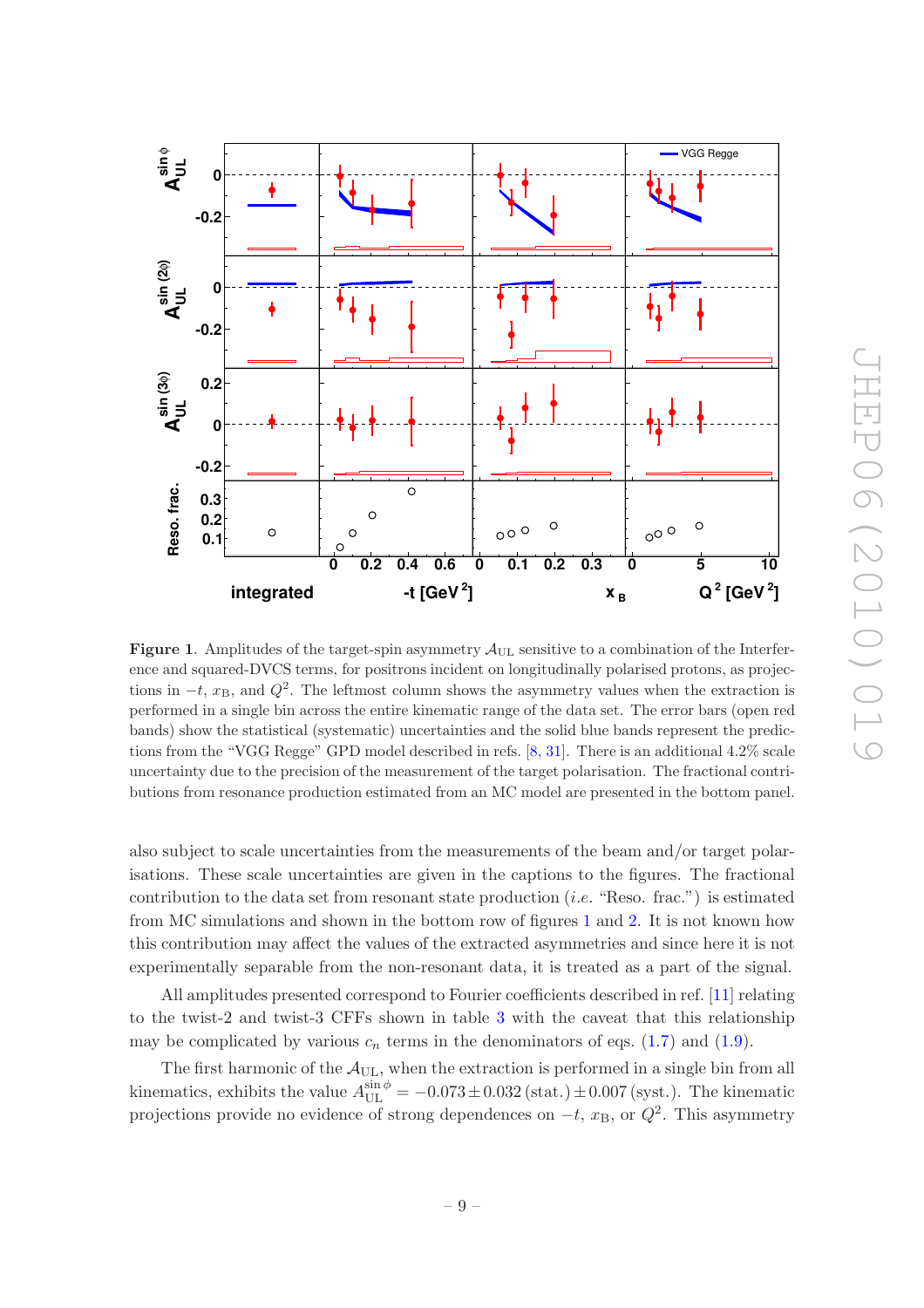

<span id="page-10-0"></span>**Figure 2.** Amplitudes of the double-spin asymmetry  $A_{LL}$  sensitive to the Interference, squared-DVCS and squared-BH terms in the scattering amplitude, for polarised positrons incident on longitudinally polarised protons, as projections in  $-t$ ,  $x_B$ , and  $Q^2$ . The leftmost column shows the asymmetry values when the extraction is performed in a single bin across the entire kinematic range of the data set. The error bars (open red bands) show the statistical (systematic) uncertainties and the solid blue bands represent the theoretical predictions from the "VGG Regge" GPD model described in ref. [\[8](#page-17-2), [31\]](#page-18-6). There is an additional 5.3% scale uncertainty due to the precision of the measurement of the beam and target polarisations. The fractional contributions from resonance production estimated from an MC model are presented in the bottom panel.

amplitude receives a mixture of twist-2 and twist-3 contributions, as shown in table [3.](#page-6-0) The primary contributor is  $C_{\text{LP}}^{\text{I}}$ , which is twist-2 and is expected to dominate the twist-3 contribution from  $C_{\text{LP}}^{\text{DVCS}}$ .

The  $A_{\text{UL}}^{\sin(2\phi)}$  amplitude has the unexpectedly large value  $A_{\text{UL}}^{\sin(2\phi)} = -0.106 \pm 0.032 \pm 0.032$ 0.008 when extracted from the integrated kinematic range of the data set. The projections across  $-t$ ,  $x_B$  and  $Q^2$  in figure [1](#page-9-0) show no obvious features. This asymmetry amplitude is expected to receive a mixture of quark twist-3 and gluon twist-2 contributions, and as such could have been expected to be small in the HERMES kinematic range.

The CLAS collaboration also published extractions [\[32](#page-18-7)] of  $A_{\text{UL}}^{\sin \phi}$  and  $A_{\text{UL}}^{\sin (2\phi)}$  although without projections in  $-t$ ,  $x_B$  and  $Q^2$  across the kinematic region covered by CLAS. In table [5,](#page-13-1) the signs of the CLAS results are suitable for comparison with HERMES results.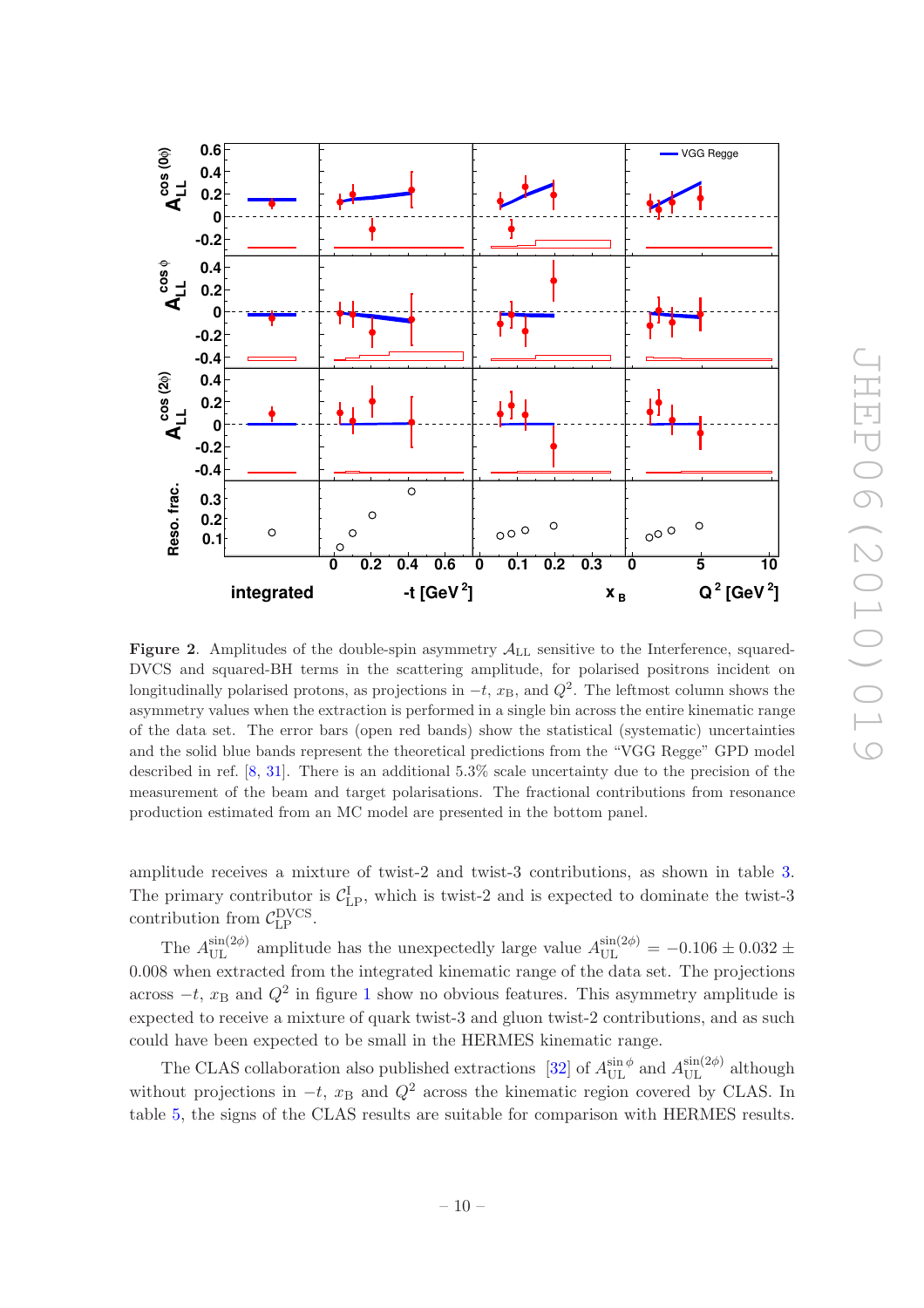The sign of the  $A_{\text{UL}}^{\sin\phi}$  ( $A_{\text{UL}}^{\sin(2\phi)}$ ) amplitude has been inverted once (twice) to account for the different beam charge used and to bring the angular definitions used by CLAS into concordance with the Trento convention used by HERMES [\[9\]](#page-17-3). The single bin extraction value evaluated by CLAS has approximately three times larger magnitude than that evaluated by HERMES, whereas the  $A_{\text{UL}}^{\sin(2\phi)}$  asymmetry amplitude at CLAS is consistent with zero in contrast to the non-zero value extracted by HERMES. It should be noted that CLAS measurements are taken with a different beam charge and at larger average values of  $x_B$  and t than HERMES, resulting in a different sensitivity to CFFs H and H as can be deduced from eq. [\(3.4\)](#page-6-0).

The  $A_{\text{UL}}^{\sin(3\phi)}$  and consistency test  $A_{\text{UL}}^{\cos(0\phi)}$  amplitudes were found to be consistent with zero over the kinematic range of the HERMES experiment. The former receives contributions from the leading-twist  $C_{\text{T,LP}}^{\text{I}}$ -function.

The results from the extraction of the double-spin asymmetry are presented in figure [2.](#page-10-0) The twist-2 amplitude  $A_{\text{LL}}^{\cos(0\phi)}$  is found to be  $0.115 \pm 0.044 \pm 0.004$  when the extraction is performed in a single bin across the entire kinematic range of the data set. No dependences are observed in the data across projections in  $-t$ ,  $x_{\text{B}}$ , or  $Q^2$ . This asymmetry amplitude receives contributions from the squared-DVCS and Interference terms in the scattering amplitude, as shown in table [3.](#page-6-0) However, it also receives a dominating contribution from the  $c_{0,\text{LP}}^{\text{BH}}$  Fourier coefficient as shown in eq. [\(1.9\)](#page-3-4). It is therefore expected to be positive and non-zero, as confirmed by the data.

The first harmonic of the double-spin asymmetry  $A_{\text{LL}}^{\cos\phi} = -0.054 \pm 0.062 \pm 0.029$ is compatible with zero when the extraction is performed in a single bin across the entire kinematic range of the data set. It exhibits no dependences on  $-t$ ,  $x_{\text{B}}$ , or  $Q^2$ . It is expected to receive contributions from twist-2 and twist-3 terms, as shown in table [3,](#page-6-0) and therefore may be non-zero at HERMES kinematics. Its value is dominated by the  $c_{1, \text{LP}}^{\text{BH}}$  term arising from the squared-BH term in the expansion of the scattering amplitude.

The  $A_{\text{LL}}^{\cos(2\phi)}$  amplitude is also compatible with zero. The kinematic projections show no dependence on  $-t$ ,  $x_{\text{B}}$ , or  $Q^2$ . This asymmetry amplitude receives only twist-3 contributions, and so is expected to be small at HERMES kinematics. Unlike the single-spin asymmetry, there are no previous experimental measurements with which to compare the extracted double-spin asymmetry.

All asymmetry amplitudes in figures [1](#page-9-0) and [2](#page-10-0) are presented in comparison with calculations [\[31](#page-18-6)], labelled "VGG Regge", from the GPD model described in ref. [\[8](#page-17-2)]. Predictions from this model have been compared previously with HERMES asymmetries with respect to beam helicity and beam charge [\[20](#page-17-13)] and for a transversely polarised target [\[19](#page-17-12)] with limited success for certain choices of parameters. It remains the only predictive model available for comparison with data taken on a polarised target. The model is an implementation of the double distribution concept [\[1](#page-16-0), [3](#page-16-1)] where the kernel of the double distribution contains a profile function that determines the dependence on  $\xi$ , controlled by a parameter b [\[33](#page-18-8)]. The b profile parameter can be set in the range  $b \in [1,\infty)$ , where the GPD is independent of  $\xi$  in the limit  $b \to \infty$ . In this model, the  $\xi$ -dependence and the x-dependence are entangled, but the t-dependence is factorised. Here a Regge-inspired hypothesis for the t-dependence is used.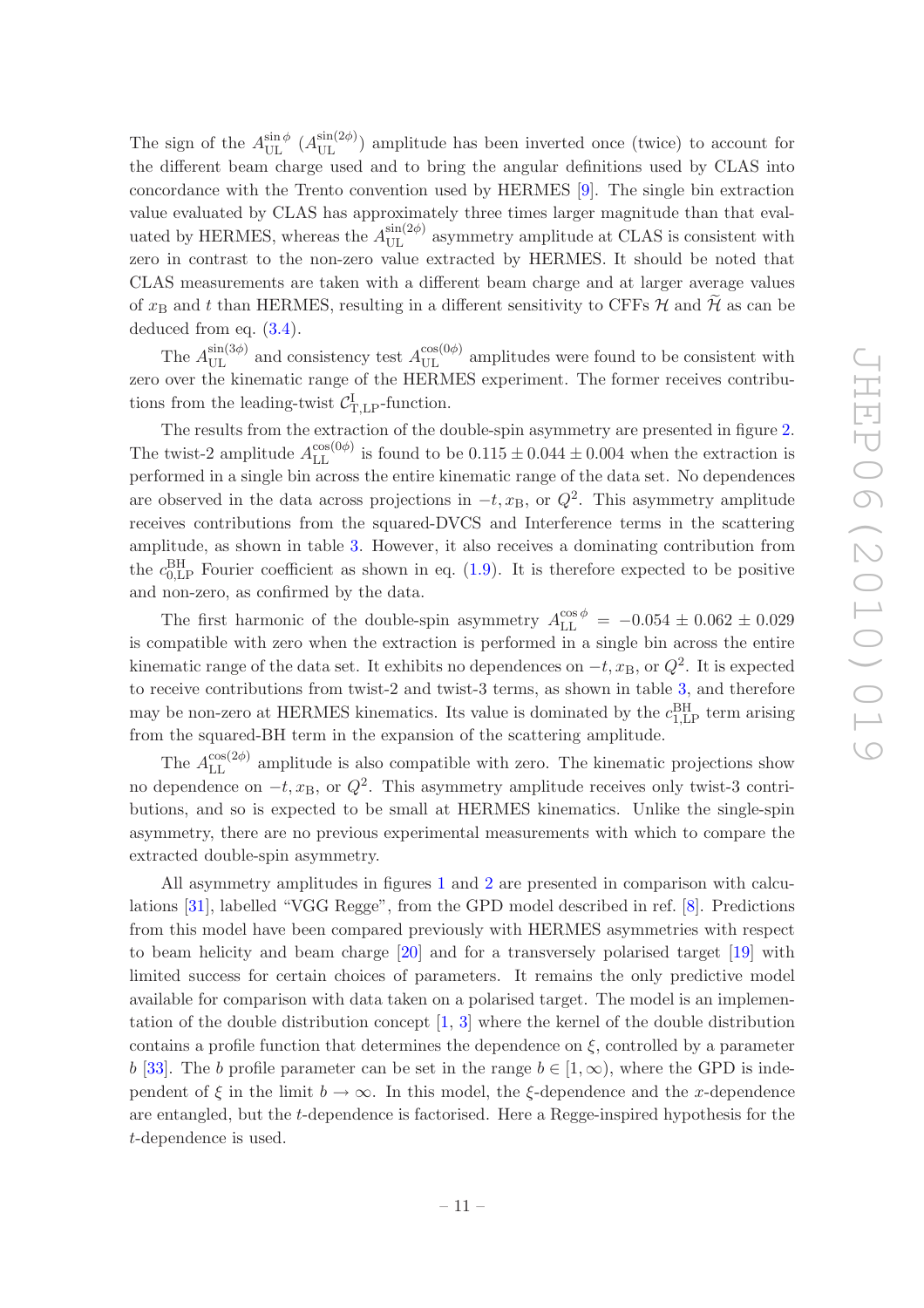The model is used to calculate the differential cross-sections for the electroproduction of real photons for each beam and target polarisation state. These differential cross-sections are used to construct asymmetries with which to compare the data. The cross-sections and therefore the asymmetries contain no provision for the production of resonant states of the target proton. The width of the theory bands in figures [1](#page-9-0) and [2](#page-10-0) originates from the variation of the unknown b profile parameters. These free parameters are independently controllable for valence and sea quarks, and can be used as a fit parameter for the extraction of GPDs from hard leptoproduction data. The other parameters of the model are chosen from those that best describe data that were previously published by HERMES [\[20\]](#page-17-13).

Figure [1](#page-9-0) shows that the reported amplitude  $A_{\text{UL}}^{\sin\phi}$  of the  $A_{\text{UL}}$  single-spin asymmetry is well described by the model, which predicts the kinematic trend and the magnitude of this amplitude with reasonable accuracy. However, the relatively large amplitude  $A_{\text{UL}}^{\sin(2\phi)}$  is not described by the model, which predicts that the amplitude should be small and of opposite sign. Although ref. [\[32](#page-18-7)] alludes to a large exclusive pion background in the CLAS kinematic region, which could cause a large  $\sin(2\phi)$  amplitude, as previously stated a data search at HERMES [\[27](#page-18-2)] showed no such contamination. The model [\[8\]](#page-17-2) itself suggests that any background due to exclusive pions should be small and this is supported by a different set of calculations from a different model [\[26](#page-18-1)]. This disagreement between the data and the model for this amplitude is surprising and could be interpreted as an unexpectedly large contribution from the gluon twist-2 amplitudes, which are not included in the GPD model shown.

Figure [2](#page-10-0) shows that the predictions made by the model regarding the magnitude and trends of the amplitudes of the  $A_{LL}$  asymmetry mostly agree with the data. It describes the positive, slightly increasing trend for the  $A_{\text{LL}}^{\cos(0\phi)}$  amplitude observed in the data across all three variables. The prediction of the model for values of the  $A_{LL}^{\cos\phi}$  is compatible with the data within the uncertainties of the extraction. The model predicts a small value for  $A_{\text{LL}}^{\cos(2\phi)}$  across all kinematic projections which is compatible with zero within experimental uncertainty.

The model is successful in predicting four of the five experimental asymmetries presented in this paper. However, the same model failed to predict previously published HERMES results [\[20](#page-17-13)] for the beam helicity asymmetry. A further caveat is that the model does not include any effect from the resonance contribution to the data set.

#### <span id="page-12-0"></span>6 Summary

Data on the hard exclusive electroproduction of real photons from the 1996 and 1997 years of operation of the HERMES experiment are analysed. Two asymmetries in the azimuthal distribution of leptoproduced photons from a longitudinally polarised proton target are presented. The sin  $\phi$  modulation  $A_{\text{UL}}^{\sin \phi}$  of the single-spin asymmetry  $\mathcal{A}_{\text{UL}}(\phi)$  is found to be small and negative, with a weak kinematic dependence. The asymmetries are compared to calculations from the only available GPD model [\[8](#page-17-2), [31\]](#page-18-6) for these processes on a longitudinally polarised target. The asymmetry amplitude is broadly compatible with the theoretical predictions from the model. The  $A_{\text{UL}}^{\sin(2\phi)}$  amplitude is found to be of opposite sign and larger than expected. The double-spin asymmetry  $\mathcal{A}_{LL}(\phi)$  is extracted for the first time. It is found to be consistent with the small asymmetry values predicted by the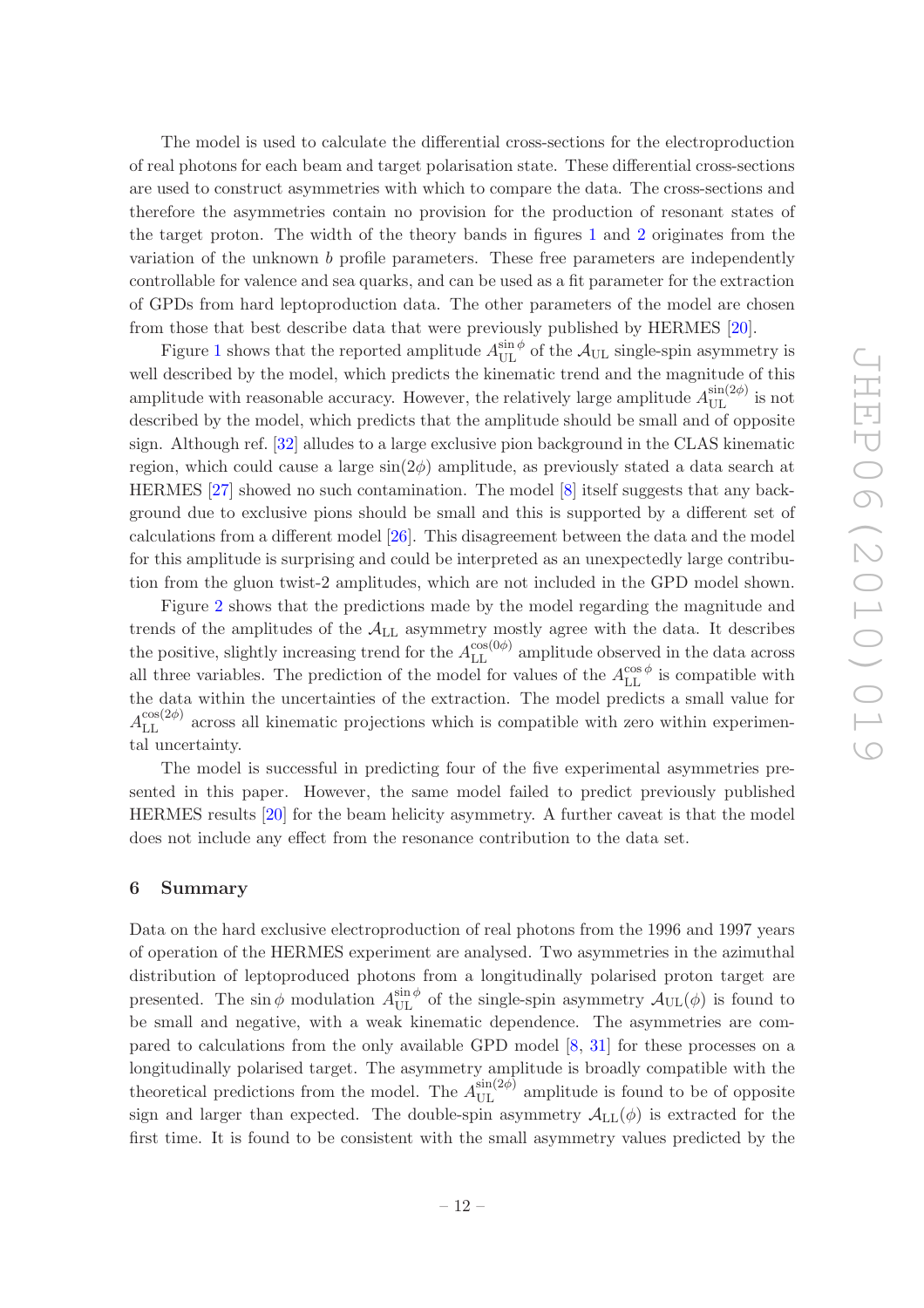| $\overline{\phantom{a}}$                             |
|------------------------------------------------------|
| l                                                    |
| Ę                                                    |
| ī                                                    |
| ŋ                                                    |
| $\overline{\phantom{0}}$<br>$\overline{\mathcal{O}}$ |
|                                                      |
|                                                      |
| Ξ                                                    |
| $\sim$                                               |
| $\overline{\phantom{0}}$<br>l                        |
|                                                      |
|                                                      |
|                                                      |
| $\overline{\phantom{0}}$                             |
| $\overline{C}$<br>$\overline{\phantom{a}}$           |

| Kinematic<br>Bin             | $\langle -t \rangle$<br>$[GeV^2]$ | $\langle x_{\rm B} \rangle$<br>$\sim$ | $\langle Q^2 \rangle$<br>$[GeV^2]$ | $A_{\text{UL}}^{\sin\phi}$<br>$\pm \delta_{\text{stat.}} \pm \delta_{\text{syst.}}$      | $A_{\text{UL}}^{\sin(2\phi)}$<br>$\pm \delta_{\text{stat.}} \pm \delta_{\text{syst.}}$ | $A_{\text{UL}}^{\sin(3\phi)}$<br>$\pm \delta_{\text{stat.}} \pm \delta_{\text{syst.}}$   |
|------------------------------|-----------------------------------|---------------------------------------|------------------------------------|------------------------------------------------------------------------------------------|----------------------------------------------------------------------------------------|------------------------------------------------------------------------------------------|
| integrated                   | 0.115                             | 0.096                                 | 2.459                              | $-0.073 \pm 0.032 \pm 0.007$                                                             | $-0.106 \pm 0.032 \pm 0.008$                                                           | $0.015 \pm 0.032 \pm 0.009$                                                              |
| $0.00 \leq t \leq 0.06$      | 0.031                             | 0.079                                 | 1.982                              | $-0.008 \pm 0.051 \pm 0.012$                                                             | $-0.060 \pm 0.050 \pm 0.007$                                                           | $0.024 \pm 0.049 \pm 0.005$                                                              |
| $0.06 < -t \leq 0.14$        | 0.094                             | 0.103                                 | 2.531                              | $-0.085 \pm 0.057 \pm 0.017$                                                             | $-0.110 \pm 0.059 \pm 0.018$                                                           | $-0.016 \pm 0.059 \pm 0.009$                                                             |
| $0.14 < -t < 0.30$           | 0.201                             | 0.110                                 | 2.883                              | $-0.169 \pm 0.070 \pm 0.007$                                                             | $-0.154 \pm 0.069 \pm 0.008$                                                           | $0.020 \pm 0.069 \pm 0.016$                                                              |
| $0.30 < -t \leq 0.70$        | 0.408                             | 0.123                                 | 3.587                              | $-0.138 \pm 0.109 \pm 0.017$                                                             | $-0.191 \pm 0.116 \pm 0.021$                                                           | $0.014 \pm 0.115 \pm 0.017$                                                              |
| $0.03 < x_B < 0.07$          | 0.096                             | 0.054                                 | 1.437                              | $-0.003 \pm 0.053 \pm 0.008$                                                             | $-0.045 \pm 0.053 \pm 0.004$                                                           | $0.031 \pm 0.053 \pm 0.004$                                                              |
| $0.07 < x_{\rm B} \leq 0.10$ | 0.099                             | 0.084                                 | 2.115                              | $-0.134 \pm 0.064 \pm 0.008$                                                             | $-0.228 \pm 0.064 \pm 0.007$                                                           | $-0.077 \pm 0.060 \pm 0.009$                                                             |
| $0.10 < x_{\rm B} \leq 0.15$ | 0.123                             | 0.121                                 | 3.108                              | $-0.039 \pm 0.070 \pm 0.007$                                                             | $-0.051 \pm 0.069 \pm 0.015$                                                           | $0.080 \pm 0.069 \pm 0.013$                                                              |
| $0.15 < x_B \leq 0.35$       | 0.188                             | 0.198                                 | 4.934                              | $-0.195 \pm 0.093 \pm 0.018$                                                             | $-0.056 \pm 0.089 \pm 0.052$                                                           | $0.101 \pm 0.090 \pm 0.012$                                                              |
| $1.0 < Q^2 < 1.5$            | 0.085                             | 0.056                                 | 1.236                              | $-0.043 \pm 0.059 \pm 0.004$                                                             | $-0.093 \pm 0.059 \pm 0.007$                                                           | $0.016 \pm 0.058 \pm 0.006$                                                              |
| $1.5 < Q^2 < 2.3$            | 0.098                             | 0.079                                 | 1.862                              | $-0.079 \pm 0.060 \pm 0.007$                                                             | $-0.149 \pm 0.061 \pm 0.007$                                                           | $-0.036 \pm 0.060 \pm 0.007$                                                             |
| $2.3 < Q^2 < 3.5$            | 0.123                             | 0.108                                 | 2.829                              | $-0.111 \pm 0.068 \pm 0.007$                                                             | $-0.042 \pm 0.067 \pm 0.009$                                                           | $0.059 \pm 0.066 \pm 0.009$                                                              |
| $3.5 < Q^2 \leq 10$          | 0.178                             | 0.170                                 | 4.865                              | $-0.054 \pm 0.071 \pm 0.008$                                                             | $-0.130 \pm 0.074 \pm 0.019$                                                           | $0.034 \pm 0.074 \pm 0.010$                                                              |
|                              |                                   |                                       |                                    |                                                                                          |                                                                                        |                                                                                          |
| Kinematic<br>Bin             | $\langle -t \rangle$<br>$[GeV^2]$ | $\langle x_{\rm B} \rangle$<br>$\sim$ | $\langle Q^2 \rangle$<br>$[GeV^2]$ | $A_{\textrm{LL}}^{\cos(0\phi)}$<br>$\pm \delta_{\text{stat.}} \pm \delta_{\text{svst.}}$ | $A_{\textrm{LL}}^{\cos\phi}$<br>$\pm \delta_{\text{stat.}} \pm \delta_{\text{svst.}}$  | $A_{\textrm{LL}}^{\cos(2\phi)}$<br>$\pm \delta_{\text{stat.}} \pm \delta_{\text{svst.}}$ |
| integrated                   | 0.115                             | 0.096                                 | 2.459                              | $0.115 \pm 0.044 \pm 0.004$                                                              | $-0.054 \pm 0.062 \pm 0.029$                                                           | $0.095 \pm 0.062 \pm 0.007$                                                              |
| $0.00 \leq t \leq 0.06$      | 0.031                             | 0.079                                 | 1.982                              | $0.129 \pm 0.068 \pm 0.010$                                                              | $-0.012 \pm 0.094 \pm 0.010$                                                           | $0.104 \pm 0.097 \pm 0.006$                                                              |
| $0.06 < -t \leq 0.14$        | 0.094                             | 0.103                                 | 2.531                              | $0.197 \pm 0.080 \pm 0.007$                                                              | $-0.021 \pm 0.112 \pm 0.022$                                                           | $0.031 \pm 0.114 \pm 0.014$                                                              |
| $0.14 < -t < 0.30$           | 0.201                             | 0.110                                 | 2.883                              | $-0.113 \pm 0.095 \pm 0.008$                                                             | $-0.179 \pm 0.137 \pm 0.044$                                                           | $0.206 \pm 0.136 \pm 0.007$                                                              |
| $0.30 < -t \leq 0.70$        | 0.408                             | 0.123                                 | 3.587                              | $0.237 \pm 0.162 \pm 0.009$                                                              | $-0.065 \pm 0.235 \pm 0.079$                                                           | $0.020 \pm 0.211 \pm 0.009$                                                              |
| $0.03 < x_{\rm B} \leq 0.07$ | 0.096                             | 0.054                                 | 1.437                              | $0.137 \pm 0.076 \pm 0.014$                                                              | $-0.108 \pm 0.108 \pm 0.013$                                                           | $0.094 \pm 0.102 \pm 0.003$                                                              |
| $0.07 < x_{\rm B} \leq 0.10$ | 0.099                             | 0.084                                 | 2.115                              | $-0.111 \pm 0.083 \pm 0.012$                                                             | $-0.023 \pm 0.123 \pm 0.018$                                                           | $0.171 \pm 0.117 \pm 0.008$                                                              |
| $0.10 < x_B \leq 0.15$       | 0.123                             | 0.121                                 | 3.108                              | $0.265 \pm 0.095 \pm 0.020$                                                              | $-0.169 \pm 0.135 \pm 0.016$                                                           | $0.087 \pm 0.132 \pm 0.012$                                                              |
| $0.15 < x_B \leq 0.35$       | 0.188                             | 0.198                                 | 4.934                              | $0.192 \pm 0.125 \pm 0.070$                                                              | $0.279 \pm 0.178 \pm 0.047$                                                            | $-0.193 \pm 0.176 \pm 0.017$                                                             |
| $1.0 < Q^2 \leq 1.5$         | 0.085                             | 0.056                                 | 1.236                              | $0.118 \pm 0.080 \pm 0.009$                                                              | $-0.120 \pm 0.114 \pm 0.029$                                                           | $0.111 \pm 0.115 \pm 0.004$                                                              |
| $1.5 < Q^2 \leq 2.3$         | 0.098                             | 0.079                                 | 1.862                              | $0.061 \pm 0.082 \pm 0.005$                                                              | $0.015 \pm 0.120 \pm 0.024$                                                            | $0.196 \pm 0.113 \pm 0.006$                                                              |
| $2.3 < Q^2 < 3.5$            | 0.123                             | 0.108                                 | 2.829                              | $0.126 \pm 0.091 \pm 0.008$                                                              | $-0.092 \pm 0.130 \pm 0.023$                                                           | $0.040 \pm 0.130 \pm 0.005$                                                              |
| $3.5 < Q^2 \leq 10$          | 0.178                             | 0.170                                 | 4.865                              | $0.164 \pm 0.102 \pm 0.010$                                                              | $-0.019 \pm 0.149 \pm 0.016$                                                           | $-0.076 \pm 0.149 \pm 0.013$                                                             |

<span id="page-13-0"></span>**Table 4.** Results of the  $A_{\text{UL}}^{\sin \phi}$ ,  $A_{\text{UL}}^{\sin (2\phi)}$  and  $A_{\text{UL}}^{\sin (3\phi)}$  amplitudes of the single-spin asymmetry (top) and  $A_{\text{LL}}^{\cos(\theta\phi)}$ ,  $A_{\text{LL}}^{\cos\phi}$ , and  $A_{\text{LL}}^{\cos(2\phi)}$  amplitudes of the double-spin asymmetry (bottom) with statistical and systematic uncertainties and average kinematics for polarised hydrogen data. These are shown integrated over the HERMES acceptance and for each  $-t$ ,  $x_B$ , and  $Q^2$  bin. The correlation between  $\langle x_{\rm B} \rangle$  and  $\langle Q^2 \rangle$  can be observed in the average kinematic values for each bin. There is an additional scale uncertainty of 4.2% (5.3%) affecting the  $A_{\text{UL}}^{\sin(n\phi)}$   $(A_{\text{LL}}^{\cos(n\phi)})$  amplitudes due to the uncertainty in the measurement of the target (beam and target) polarisations.

| Experiment    | $\frac{1}{2}$ [GeV <sup>2</sup> ] i | $\langle x_{\rm B} \rangle$ | $\langle Q^2 \rangle$<br>$[GeV^2]$ | $A_{\text{UL}}^{\sin \phi} \pm \delta_{\text{stat.}} \pm \delta_{\text{syst.}}$ | $A_{\text{UL}}^{\sin(2\phi)} \pm \delta_{\text{stat.}} \pm \delta_{\text{syst.}}$ |
|---------------|-------------------------------------|-----------------------------|------------------------------------|---------------------------------------------------------------------------------|-----------------------------------------------------------------------------------|
| <b>HERMES</b> | 0.12                                | $\mid$ 0.10                 | 2.46                               | $\vert -0.073 \pm 0.032 \pm 0.007 \vert -0.106 \pm 0.032 \pm 0.008 \vert$       |                                                                                   |
| <b>CLAS</b>   | 0.31                                | 0.28                        | 1.82                               | $-0.252 \pm 0.042 \pm 0.020$ $-0.022 \pm 0.045 \pm 0.021$                       |                                                                                   |

<span id="page-13-1"></span>Table 5. The single-spin asymmetry defined in eq. [\(1.6\)](#page-3-1), extracted at HERMES and CLAS with the average kinematic values for the respective datasets. The sign of the CLAS sin  $\phi$  result has been inverted to become consistent with the different angular definitions used by HERMES and the different beam charge used in the two measurements, as described in the text.

GPD model. Both of the asymmetries have dominant contributions from the real or imaginary parts of the CFF  $\widetilde{\mathcal{H}}$ , and thus provide potentially the best access to the GPD  $\widetilde{H}$  at HERMES kinematics.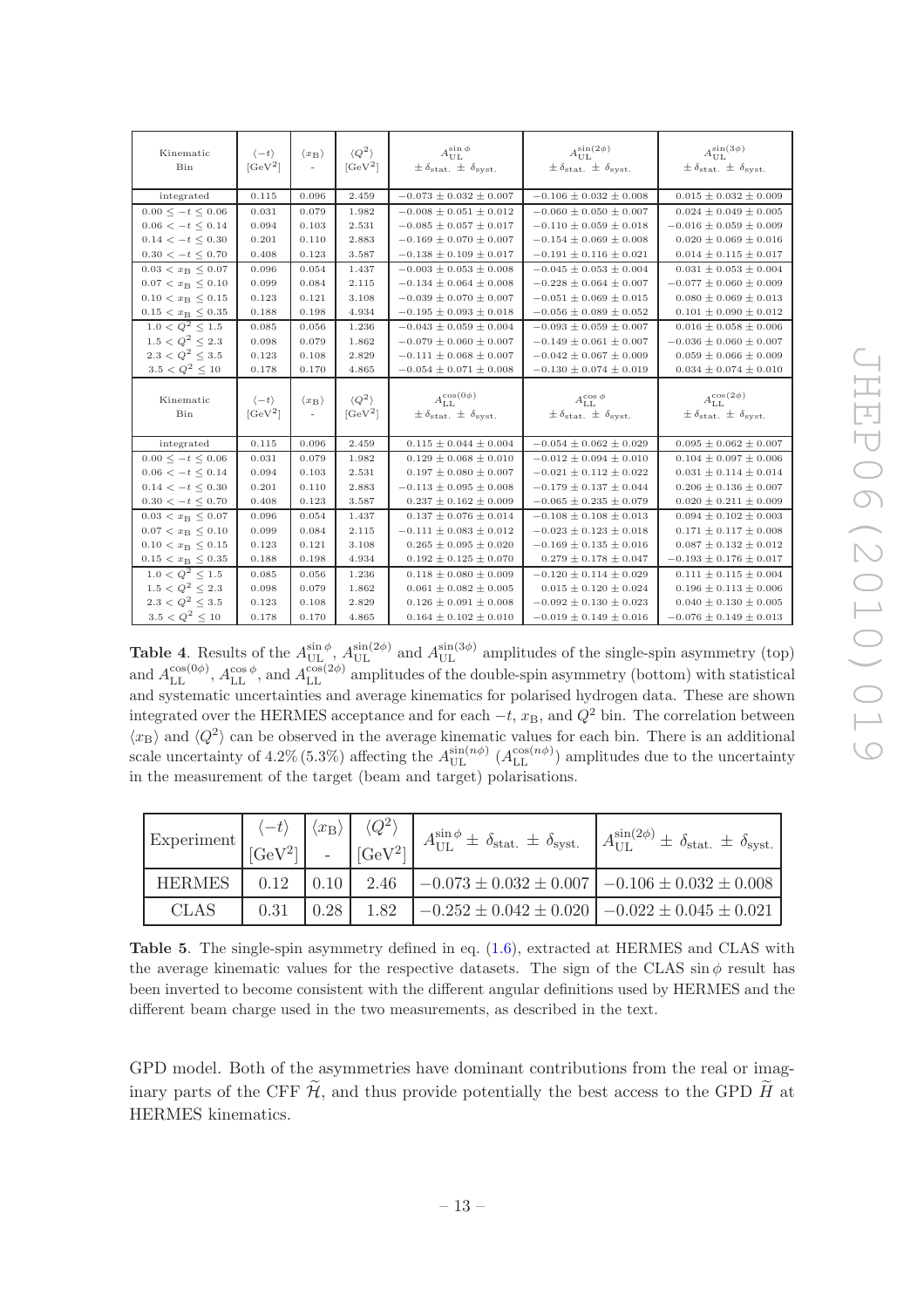## Acknowledgments

We gratefully acknowledge the DESY management for its support and the staff at DESY and the collaborating institutions for their significant effort. This work was supported by the FWO-Flanders and IWT, Belgium; the Natural Sciences and Engineering Research Council of Canada; the National Natural Science Foundation of China; the Alexander von Humboldt Stiftung; the German Bundesministerium für Bildung und Forschung (BMBF); the Deutsche Forschungsgemeinschaft (DFG); the Italian Istituto Nazionale di Fisica Nucleare (INFN); the MEXT, JSPS, and G-COE of Japan; the Dutch Foundation for Fundamenteel Onderzoek der Materie (FOM); the U.K. Engineering and Physical Sciences Research Council, the Science and Technology Facilities Council, and the Scottish Universities Physics Alliance; the U.S. Department of Energy (DOE) and the National Science Foundation (NSF); the Russian Academy of Science and the Russian Federal Agency for Science and Innovations; and the Ministry of Economy and the Ministry of Education and Science of Armenia.

# Author list

A. Airapetian,  $12,15$ <sup>[1](#page-14-0)2,15</sup> N. Akopov,<sup>26</sup> Z. Akopov,<sup>5</sup> E.C. Aschenauer,<sup>6,1</sup> W. Augustyniak, $^{25}$  R. Avakian, $^{26}$  A. Avetissian, $^{26}$  E. Avetisyan, $^{5}$  B. Ball, $^{15}$ S. Belostotski,<sup>18</sup> N. Bianchi,<sup>10</sup> H.P. Blok,<sup>17,24</sup> H. Böttcher,<sup>6</sup> A. Borissov,<sup>5</sup> J. Bowles, $^{13}$  I. Brodski, $^{12}$  V. Bryzgalov, $^{19}$  J. Burns, $^{13}$  M. Capiluppi, $^{9}$ G.P. Capitani,<sup>10</sup> E. Cisbani,<sup>21</sup> G. Ciullo,<sup>9</sup> M. Contalbrigo,<sup>9</sup> P.F. Dalpiaz,<sup>9</sup> W. Deconinck,  $5,2$  $5,2$  R. De Leo, L. De Nardo,  $^{11,5}$  E. De Sanctis,  $^{10}$ M. Diefenthaler, $^{14,8}$  P. Di Nezza, $^{10}$  M. Düren, $^{12}$  M. Ehrenfried, $^{12}$  G. Elbakian, $^{26}$ F. Ellinghaus, $^{4,3}$  $^{4,3}$  $^{4,3}$  R. Fabbri, $^{6}$  A. Fantoni, $^{10}$  L. Felawka, $^{22}$  S. Frullani, $^{21}$ D. Gabbert, $^{11,6}$  G. Gapienko, $^{19}$  V. Gapienko, $^{19}$  F. Garibaldi, $^{21}$  G. Gavrilov, $^{5,18,22}$ V. Gharibyan, $^{26}$  F. Giordano, $^{5,9}$  S. Gliske, $^{15}$  M. Golembiovskaya, $^6$ C. Hadjidakis, $^{10}$  M. Hartig, $^{5,4}$  $^{5,4}$  $^{5,4}$  D. Hasch, $^{10}$  G. Hill, $^{13}$  A. Hillenbrand, $^{6}$  M. Hoek, $^{13}$ Y. Holler, $^5$  I. Hristova, $^6$  Y. Imazu, $^{23}$  A. Ivanilov, $^{19}$  A. Izotov, $^{18}$  H.E. Jackson, $^1$ H.S. Jo, $^{11}$  S. Joosten, $^{14,11}$  R. Kaiser, $^{13}$  G. Karyan, $^{26}$  T. Keri, $^{13,12}$  E. Kinney, $^{4}$ A. Kisselev,<sup>18</sup> N. Kobayashi,<sup>23</sup> V. Korotkov,<sup>19</sup> V. Kozlov,<sup>16</sup> P. Kravchenko,<sup>18</sup> V.G. Krivokhijine, $^7$  L. Lagamba, $^2$  R. Lamb, $^{14}$  L. Lapikás, $^{17}$  I. Lehmann, $^{13}$ P. Lenisa, $^9$  L.A. Linden-Levy, $^{14}$  A. López Ruiz, $^{11}$  W. Lorenzon, $^{15}$  X.-G. Lu, $^6$ X.-R. Lu, $^{23}$  B.-Q. Ma, $^{3}$  D. Mahon, $^{13}$  N.C.R. Makins, $^{14}$  S.I. Manaenkov, $^{18}$ L. Manfré, $^{21}$  Y. Mao, $^3$  B. Marianski, $^{25}$  A. Martinez de la Ossa, $^4$  H. Marukyan, $^{26}$ C.A. Miller,<sup>22</sup> Y. Miyachi,<sup>23</sup> A. Movsisyan,<sup>26</sup> V. Muccifora,<sup>10</sup> M. Murray,<sup>13</sup> A. Mussgiller, ${}^{5,8}$  E. Nappi, ${}^{2}$  Y. Naryshkin, ${}^{18}$  A. Nass, ${}^{8}$  M. Negodaev, ${}^{6}$  W.-D. Nowak, $^6$  L.L. Pappalardo, $^9$  R. Perez-Benito, $^{12}$  N. Pickert, $^8$  M. Raithel, $^8$ P.E. Reimer, $^1$  A.R. Reolon, $^{10}$  C. Riedl, $^6$  K. Rith, $^8$  G. Rosner, $^{13}$  A. Rostomyan, $^5$ 

<sup>&</sup>lt;sup>1</sup>Now at: Brookhaven National Laboratory, Upton, New York 11772-5000, U.S.A.

<span id="page-14-0"></span><sup>2</sup>Now at: Massachusetts Institute of Technology, Cambridge, Massachusetts 02139, U.S.A.

<span id="page-14-1"></span> $3$ Now at: Institut für Physik, Universität Mainz, 55128 Mainz, Germany

<span id="page-14-3"></span><span id="page-14-2"></span> $4$ Now at: Institut für Kernphysik, Universität Frankfurt a.M., 60438 Frankfurt a.M., Germany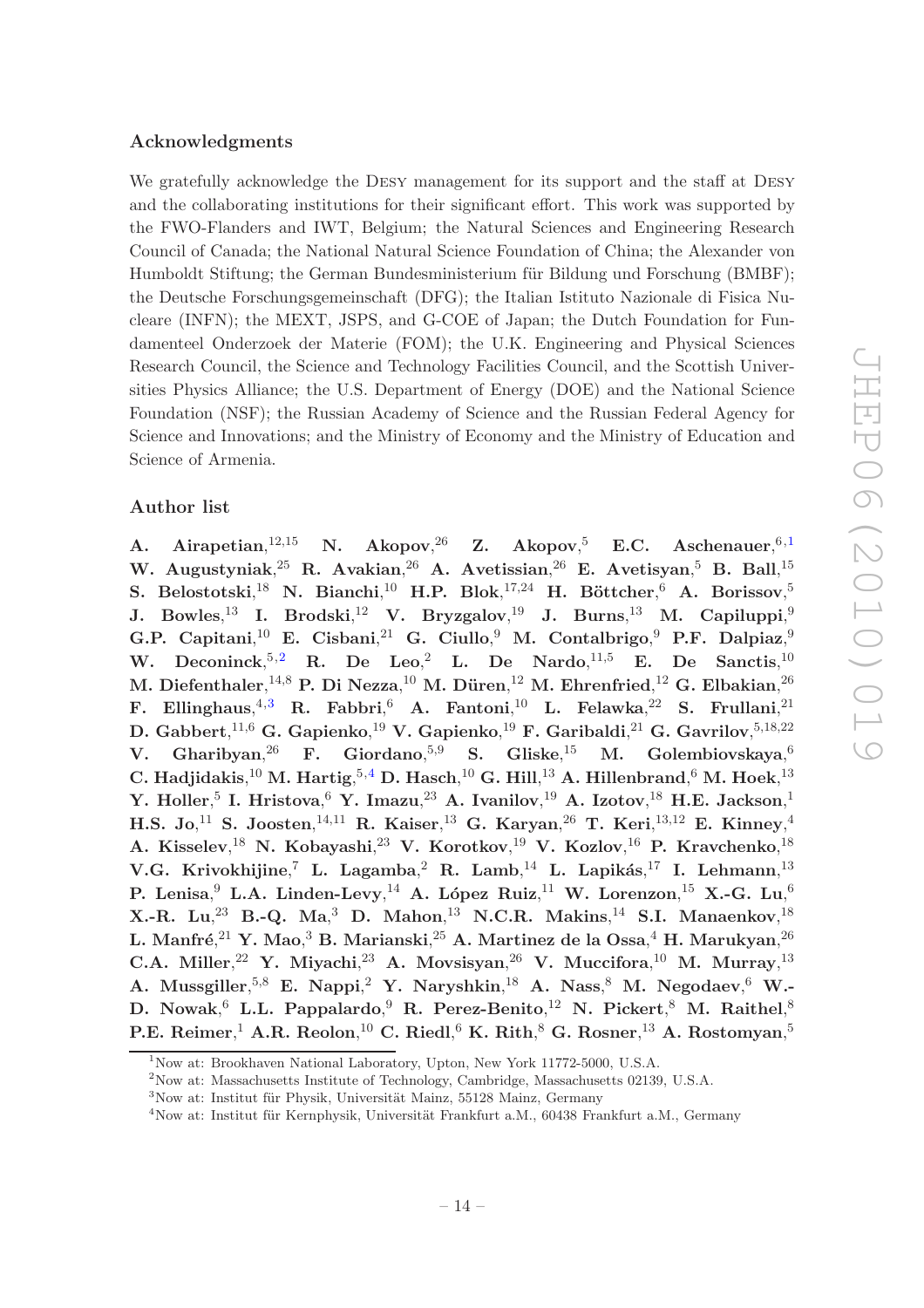$\,$ J. Rubin, $^{14}$  D. Ryckbosch, $^{11}$  Y. Salomatin, $^{19}$  F. Sanftl, $^{20}$  A. Schäfer, $^{20}$ G. Schnell,  $6,11$  K.P. Schüler,  $5$  B. Seitz,  $13$  T.-A. Shibata,  $23$  V. Shutov,  $7$ M. Stancari,<sup>9</sup> M. Statera,<sup>9</sup> E. Steffens,<sup>8</sup> J.J.M. Steijger,<sup>17</sup> H. Stenzel,<sup>12</sup>  ${\bf J.~Stewart,^6~F.~Stinzing,^8~S.~Taroian,^{26}~A.~Terkulov,^{16}~A.~Trzcinski,^{25}~.}$ M. Tytgat, $^{11}$  A. Vandenbroucke, $^{11}$  P.B. van der Nat, $^{17}$  Y. Van Haarlem, $^{11,5}$  $^{11,5}$  $^{11,5}$ C. Van Hulse,<sup>11</sup> D. Veretennikov,<sup>18</sup> V. Vikhrov,<sup>18</sup> I. Vilardi,<sup>2</sup> C. Vogel,<sup>8</sup> S. Wang,<sup>3</sup> S. Yaschenko,<sup>6,8</sup> H. Ye,<sup>3</sup> Z. Ye,<sup>5</sup> S. Yen,<sup>22</sup> W. Yu,<sup>12</sup> D. Zeiler,<sup>8</sup> B. Zihlmann<sup>5</sup> and P. Zupranski<sup>25</sup>

<sup>1</sup>*Physics Division, Argonne National Laboratory, Argonne, Illinois 60439-4843, U.S.A.* 2 *Istituto Nazionale di Fisica Nucleare, Sezione di Bari, 70124 Bari, Italy* <sup>3</sup>*School of Physics, Peking University, Beijing 100871, China* <sup>4</sup>*Nuclear Physics Laboratory, University of Colorado, Boulder, Colorado 80309-0390, U.S.A.* <sup>5</sup>*DESY, 22603 Hamburg, Germany* <sup>6</sup>*DESY, 15738 Zeuthen, Germany* <sup>7</sup>*Joint Institute for Nuclear Research, 141980 Dubna, Russia* <sup>8</sup>*Physikalisches Institut, Universit¨at Erlangen-N¨urnberg, 91058 Erlangen, Germany* 9 *Istituto Nazionale di Fisica Nucleare, Sezione di Ferrara and Dipartimento di Fisica, Universit`a di Ferrara, 44100 Ferrara, Italy* <sup>10</sup>*Istituto Nazionale di Fisica Nucleare, Laboratori Nazionali di Frascati, 00044 Frascati, Italy* <sup>11</sup>*Department of Subatomic and Radiation Physics, University of Gent, 9000 Gent, Belgium* <sup>12</sup>Physikalisches Institut, Universität Gießen, *35392 Gießen, Germany* <sup>13</sup>*Department of Physics and Astronomy, University of Glasgow, Glasgow G12 8QQ, U.K.* <sup>14</sup>*Department of Physics, University of Illinois, Urbana, Illinois 61801-3080, U.S.A.* <sup>15</sup>*Randall Laboratory of Physics, University of Michigan, Ann Arbor, Michigan 48109-1040, U.S.A.*

<span id="page-15-0"></span><sup>5</sup>Now at: Carnegie Mellon University, Pittsburgh, Pennsylvania 15213, U.S.A.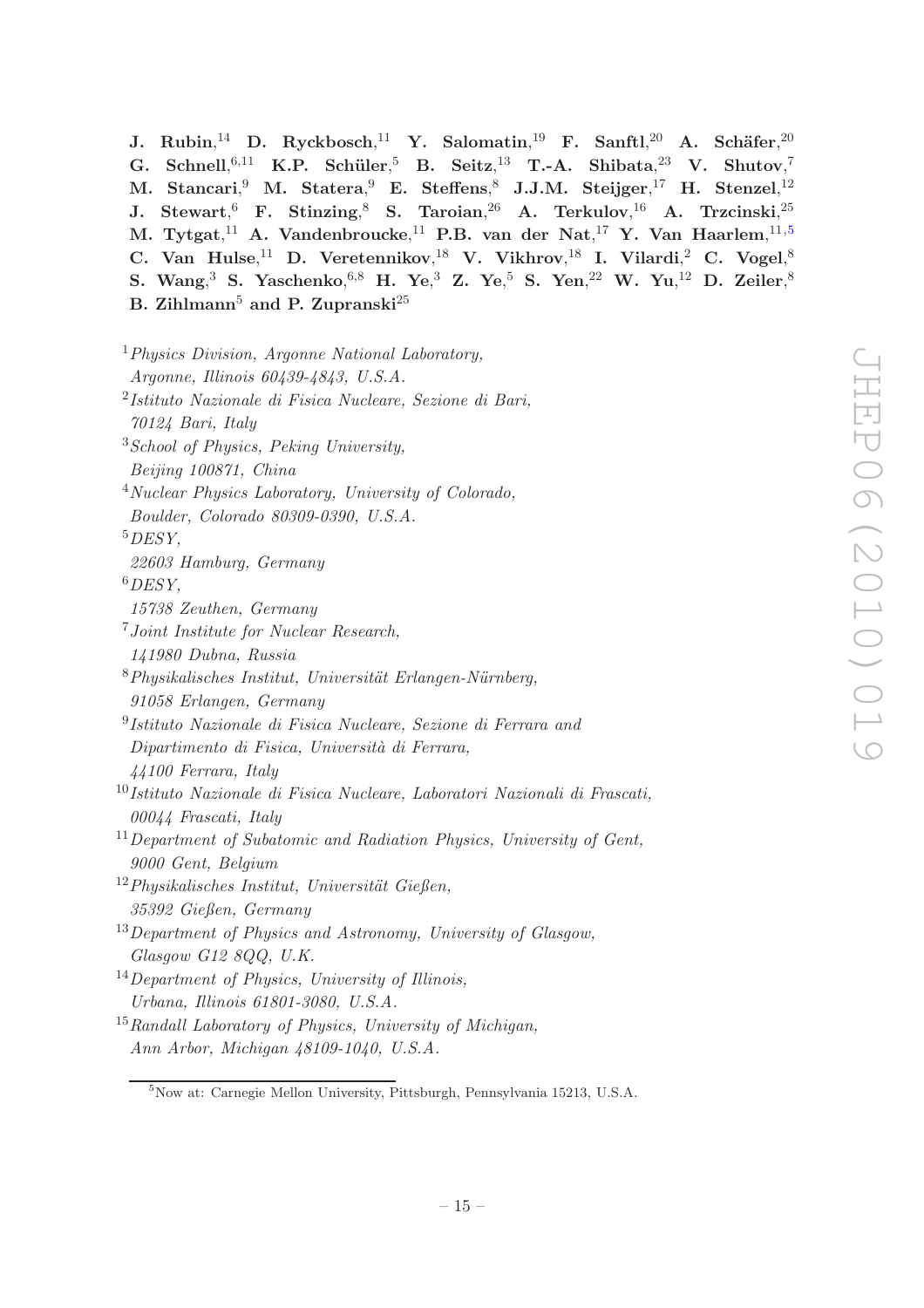| $16$ Lebedev Physical Institute,                                                       |
|----------------------------------------------------------------------------------------|
| 117924 Moscow, Russia                                                                  |
| $17 National Institute for Subatomic Physics (Nikhef),$                                |
| 1009 DB Amsterdam, The Netherlands                                                     |
| $18$ Petersburg Nuclear Physics Institute,                                             |
| Gatchina, Leningrad district 188300, Russia                                            |
| $19$ Institute for High Energy Physics,                                                |
| Protvino, Moscow region 142281, Russia                                                 |
| $^{20}$ Institut für Theoretische Physik, Universität Regensburg,                      |
| 93040 Regensburg, Germany                                                              |
| <sup>21</sup> Istituto Nazionale di Fisica Nucleare, Sezione Roma 1, Gruppo Sanità and |
| Physics Laboratory, Istituto Superiore di Sanità,                                      |
| 00161 Roma, Italy                                                                      |
| $22$ TRIUMF,                                                                           |
| Vancouver, British Columbia V6T 2A3, Canada                                            |
| <sup>23</sup> Department of Physics, Tokyo Institute of Technology,                    |
| Tokyo 152, Japan                                                                       |
| <sup>24</sup> Department of Physics & Astronomy, VU University,                        |
| 1081 HV Amsterdam, The Netherlands                                                     |
| $^{25}$ Andrzej Soltan Institute for Nuclear Studies,                                  |
| 00-689 Warsaw, Poland                                                                  |
| <sup>26</sup> Yerevan Physics Institute,                                               |
| 375036 Yerevan, Armenia                                                                |
|                                                                                        |

Open Access. This article is distributed under the terms of the Creative Commons Attribution Noncommercial License which permits any noncommercial use, distribution, and reproduction in any medium, provided the original author(s) and source are credited.

# References

- <span id="page-16-0"></span>[1] D. Müller, D. Robaschik, B. Gever, F.M. Dittes and J. Hořeiši, *Wave functions, evolution equations and evolution kernels from light-ray operators of QCD*, *[Fortschr. Phys.](http://dx.doi.org/10.1002/prop.2190420202)* 42 (1994) 101 [[hep-ph/9812448](http://arxiv.org/abs/hep-ph/9812448)] [\[SPIRES\]](http://www-spires.slac.stanford.edu/spires/find/hep/www?eprint=HEP-PH/9812448).
- <span id="page-16-2"></span>[2] X.-D. Ji, *Gauge invariant decomposition of nucleon spin*, *[Phys. Rev. Lett.](http://dx.doi.org/10.1103/PhysRevLett.78.610)* 78 (1997) 610 [[hep-ph/9603249](http://arxiv.org/abs/hep-ph/9603249)] [\[SPIRES\]](http://www-spires.slac.stanford.edu/spires/find/hep/www?eprint=HEP-PH/9603249).
- <span id="page-16-1"></span>[3] A.V. Radyushkin, *Scaling limit of deeply virtual Compton scattering*, *[Phys. Lett.](http://dx.doi.org/10.1016/0370-2693(96)00528-X)* B 380 (1996) 417 [[hep-ph/9604317](http://arxiv.org/abs/hep-ph/9604317)] [\[SPIRES\]](http://www-spires.slac.stanford.edu/spires/find/hep/www?eprint=HEP-PH/9604317).
- <span id="page-16-3"></span>[4] M. Burkardt, *Impact parameter dependent parton distributions and off- forward parton distributions for*  $\zeta \to 0$ , *Phys. Rev.* **D 62** [\(2000\) 071503](http://dx.doi.org/10.1103/PhysRevD.62.071503) [*Erratum ibid.* **D 66** (2002) 119903] [[hep-ph/0005108](http://arxiv.org/abs/hep-ph/0005108)] [\[SPIRES\]](http://www-spires.slac.stanford.edu/spires/find/hep/www?eprint=HEP-PH/0005108).
- <span id="page-16-4"></span>[5] M. Diehl, *Generalized parton distributions*, *[Phys. Rept.](http://dx.doi.org/10.1016/j.physrep.2003.08.002)* 388 (2003) 41 [[hep-ph/0307382](http://arxiv.org/abs/hep-ph/0307382)] [\[SPIRES\]](http://www-spires.slac.stanford.edu/spires/find/hep/www?eprint=HEP-PH/0307382).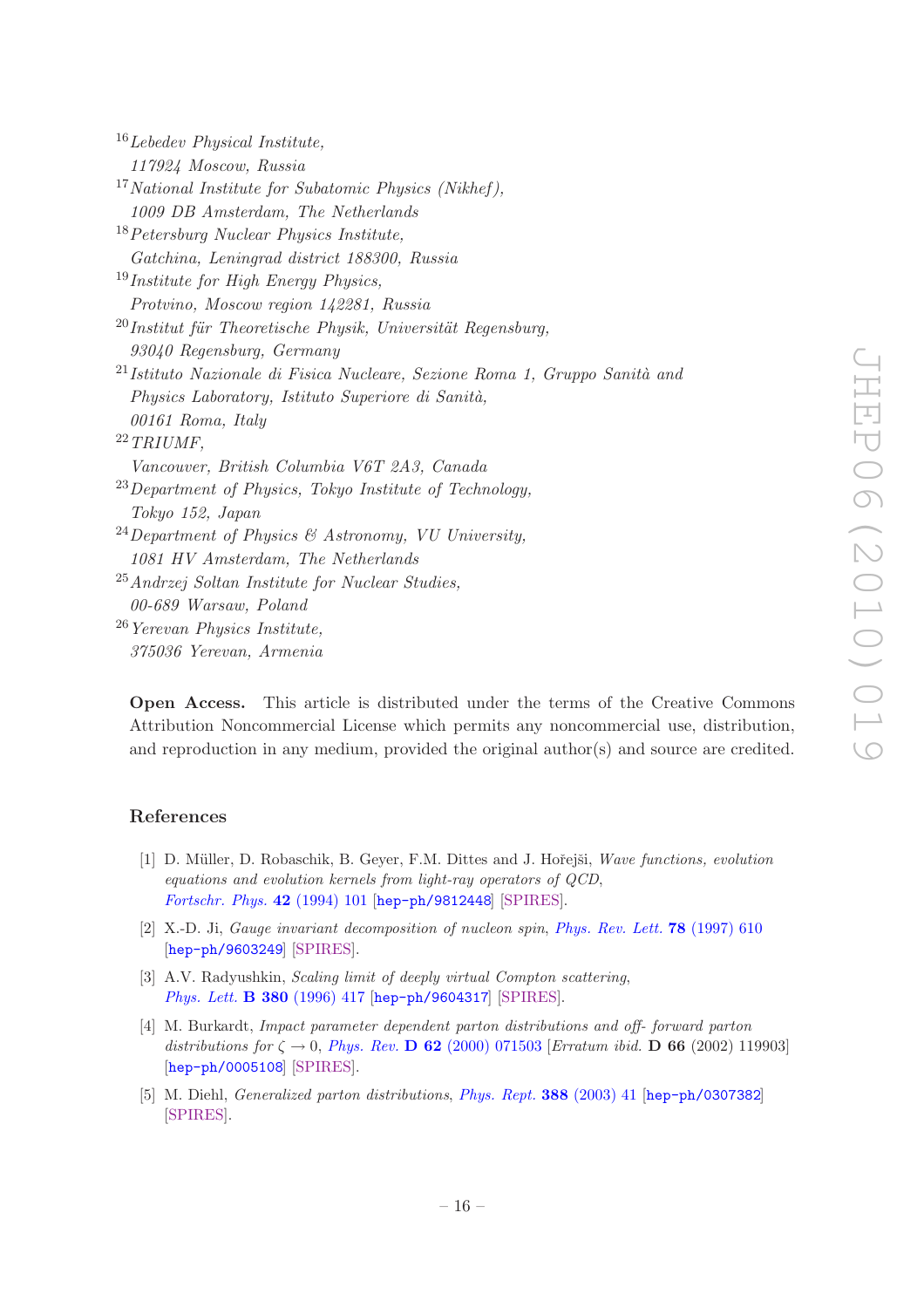- <span id="page-17-0"></span>[6] J. Blümlein, B. Geyer and D. Robaschik, *The virtual Compton amplitude in the generalized Bjorken region: twist-*2 *contributions*, *[Nucl. Phys.](http://dx.doi.org/10.1016/S0550-3213(99)00418-6)* B 560 (1999) 283 [[hep-ph/9903520](http://arxiv.org/abs/hep-ph/9903520)] [\[SPIRES\]](http://www-spires.slac.stanford.edu/spires/find/hep/www?eprint=HEP-PH/9903520).
- <span id="page-17-1"></span>[7] A.V. Belitsky and D. Müller, *Off-forward gluonometry*, *[Phys. Lett.](http://dx.doi.org/10.1016/S0370-2693(00)00773-5)* **B 486** (2000) 369 [[hep-ph/0005028](http://arxiv.org/abs/hep-ph/0005028)] [\[SPIRES\]](http://www-spires.slac.stanford.edu/spires/find/hep/www?eprint=HEP-PH/0005028).
- <span id="page-17-2"></span>[8] M. Vanderhaeghen, P.A.M. Guichon and M. Guidal, *Deeply virtual electroproduction of photons and mesons on the nucleon*, *[Nucl. Phys.](http://dx.doi.org/10.1016/S0375-9474(99)00608-9)* A 663 (2000) 324 [[hep-ph/9910426](http://arxiv.org/abs/hep-ph/9910426)] [\[SPIRES\]](http://www-spires.slac.stanford.edu/spires/find/hep/www?eprint=HEP-PH/9910426).
- <span id="page-17-3"></span>[9] A. Bacchetta, U. D'Alesio, M. Diehl and C.A. Miller, *Single-spin asymmetries: the Trento conventions*, *Phys. Rev.* D 70 [\(2004\) 117504](http://dx.doi.org/10.1103/PhysRevD.70.117504) [[hep-ph/0410050](http://arxiv.org/abs/hep-ph/0410050)] [\[SPIRES\]](http://www-spires.slac.stanford.edu/spires/find/hep/www?eprint=HEP-PH/0410050).
- <span id="page-17-4"></span>[10] V.A. Korotkov and W.D. Nowak, *Future measurements of deeply virtual Compton scattering at HERMES*, *[Eur. Phys. J.](http://dx.doi.org/10.1007/s100520100835)* C 23 (2002) 455 [[hep-ph/0108077](http://arxiv.org/abs/hep-ph/0108077)] [\[SPIRES\]](http://www-spires.slac.stanford.edu/spires/find/hep/www?eprint=HEP-PH/0108077).
- <span id="page-17-5"></span>[11] A.V. Belitsky, D. M¨uller and A. Kirchner, *Theory of deeply virtual Compton scattering on the nucleon*, *[Nucl. Phys.](http://dx.doi.org/10.1016/S0550-3213(02)00144-X)* B 629 (2002) 323 [[hep-ph/0112108](http://arxiv.org/abs/hep-ph/0112108)] [\[SPIRES\]](http://www-spires.slac.stanford.edu/spires/find/hep/www?eprint=HEP-PH/0112108).
- <span id="page-17-6"></span>[12] HERMES collaboration, K. Ackerstaff et al., *The HERMES spectrometer*, *[Nucl. Instrum. Meth.](http://dx.doi.org/10.1016/S0168-9002(98)00769-4)* A 417 (1998) 230 [[hep-ex/9806008](http://arxiv.org/abs/hep-ex/9806008)] [\[SPIRES\]](http://www-spires.slac.stanford.edu/spires/find/hep/www?eprint=HEP-EX/9806008).
- <span id="page-17-7"></span>[13] HERMES collaboration, A. Airapetian et al., *The HERMES polarized hydrogen and deuterium gas target in the HERA electron storage ring*, *[Nucl. Instrum. Meth.](http://dx.doi.org/10.1016/j.nima.2004.11.020)* A 540 (2005) 68 [[physics/0408137](http://arxiv.org/abs/physics/0408137)] [\[SPIRES\]](http://www-spires.slac.stanford.edu/spires/find/hep/www?eprint=PHYSICS/0408137).
- <span id="page-17-8"></span>[14] T. Benisch et al., *The luminosity monitor of the HERMES experiment at DESY*, *[Nucl. Instrum. Meth.](http://dx.doi.org/10.1016/S0168-9002(01)00806-3)* A 471 (2001) 314 [\[SPIRES\]](http://www-spires.slac.stanford.edu/spires/find/hep/www?j=NUIMA,A471,314).
- <span id="page-17-9"></span>[15] HERMES collaboration, A. Airapetian et al., *The beam-charge azimuthal asymmetry and deeply virtual Compton scattering*, *Phys. Rev.* D 75 [\(2007\) 011103](http://dx.doi.org/10.1103/PhysRevD.75.011103) [[hep-ex/0605108](http://arxiv.org/abs/hep-ex/0605108)] [\[SPIRES\]](http://www-spires.slac.stanford.edu/spires/find/hep/www?eprint=HEP-EX/0605108).
- [16] M. Kopytin, *Longitudinal target-spin azimuthal asymmetry in deeply-virtual Compton scattering*, Ph.D. thesis, Humboldt University Berlin, Berlin Germany (2007) [\[SPIRES\]](http://www-spires.dur.ac.uk/cgi-bin/spiface/hep/www?key=7659229).
- <span id="page-17-10"></span>[17] D. Mahon, *Deeply virtual Compton scattering off longitudinally polarised protons at HERMES*, Ph.D. thesis, University of Glasgow, Glasgow U.K. (2010).
- <span id="page-17-11"></span>[18] F. Ellinghaus, *Beam charge and beam spin azimuthal asymmetries in deeply virtual Compton scattering*, Ph.D. thesis, Humboldt University Berlin, Berlin Germany (2004).
- <span id="page-17-12"></span>[19] HERMES collaboration, A. Airapetian et al., *Measurement of azimuthal asymmetries with respect to both beam charge and transverse target polarization in exclusive electroproduction of real photons*, *JHEP* 06 [\(2008\) 066](http://dx.doi.org/10.1088/1126-6708/2008/06/066) [[arXiv:0802.2499](http://arxiv.org/abs/0802.2499)] [\[SPIRES\]](http://www-spires.slac.stanford.edu/spires/find/hep/www?eprint=0802.2499).
- <span id="page-17-13"></span>[20] HERMES collaboration, A. Airapetian et al., *Separation of contributions from deeply virtual Compton scattering and its interference with the Bethe-Heitler process in measurements on a hydrogen target*, *JHEP* 11 [\(2009\) 083](http://dx.doi.org/10.1088/1126-6708/2009/11/083) [[arXiv:0909.3587](http://arxiv.org/abs/0909.3587)] [\[SPIRES\]](http://www-spires.slac.stanford.edu/spires/find/hep/www?eprint=0909.3587).
- <span id="page-17-14"></span>[21] R. Barlow, *Extended maximum likelihood*, *[Nucl. Instrum. Meth.](http://dx.doi.org/10.1016/0168-9002(90)91334-8)* A 297 (1990) 496 [\[SPIRES\]](http://www-spires.slac.stanford.edu/spires/find/hep/www?j=NUIMA,A297,496).
- <span id="page-17-15"></span>[22] HERMES collaboration, A. Airapetian et al., *Measurement of azimuthal asymmetries associated with deeply virtual Compton scattering on an unpolarized deuterium target*, *[Nucl. Phys.](http://dx.doi.org/10.1016/j.nuclphysb.2009.12.004)* B 829 (2010) 1 [[arXiv:0911.0095](http://arxiv.org/abs/0911.0095)] [\[SPIRES\]](http://www-spires.slac.stanford.edu/spires/find/hep/www?eprint=0911.0095).
- <span id="page-17-16"></span>[23] M. Diehl, T. Gousset, B. Pire and J.P. Ralston, *Testing the handbag contribution to exclusive virtual Compton scattering*, *[Phys. Lett.](http://dx.doi.org/10.1016/S0370-2693(97)00959-3)* B 411 (1997) 193 [[hep-ph/9706344](http://arxiv.org/abs/hep-ph/9706344)] [\[SPIRES\]](http://www-spires.slac.stanford.edu/spires/find/hep/www?eprint=HEP-PH/9706344).